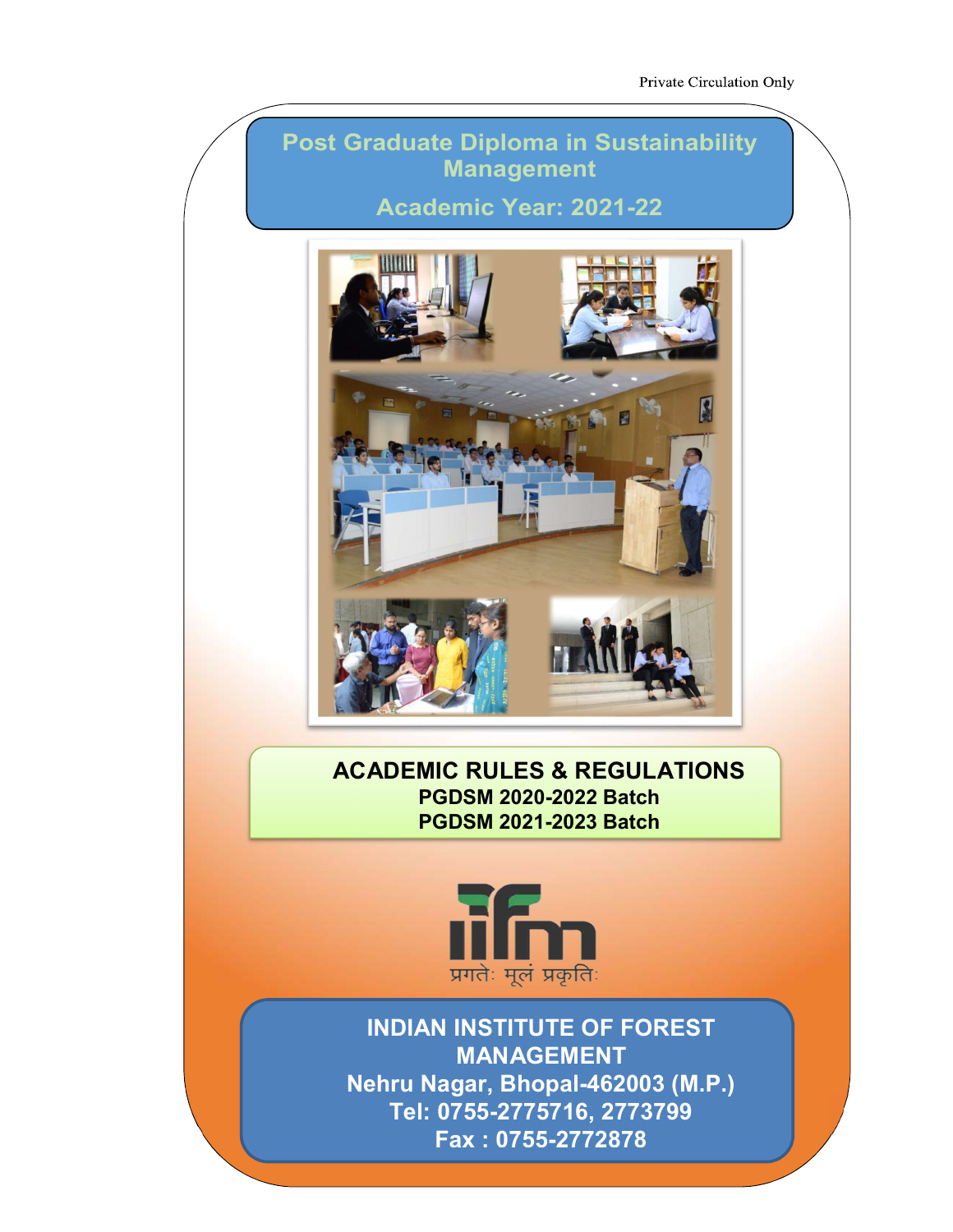# POST GRADUATE DIPLOMA

## IN

## SUSTAINABILITY MANAGEMENT (PGDSM)

## ACADEMIC RULES & REGULATIONS

For

PGDSM 2020-2022 BATCH PGDSM 2021-2023 BATCH

ACADEMIC YEAR

2021-2022



INDIAN INSTITUTE OF FOREST MANAGEMENT NEHRU NAGAR, BHOPAL 462 003 (M.P.) Phone: 2775716, 2773799, 2765125 (PBX) Fax: (0755) 2772878 Email : pgdsm@iifm.ac.in, pgpcell@iifmbhopal.edu.in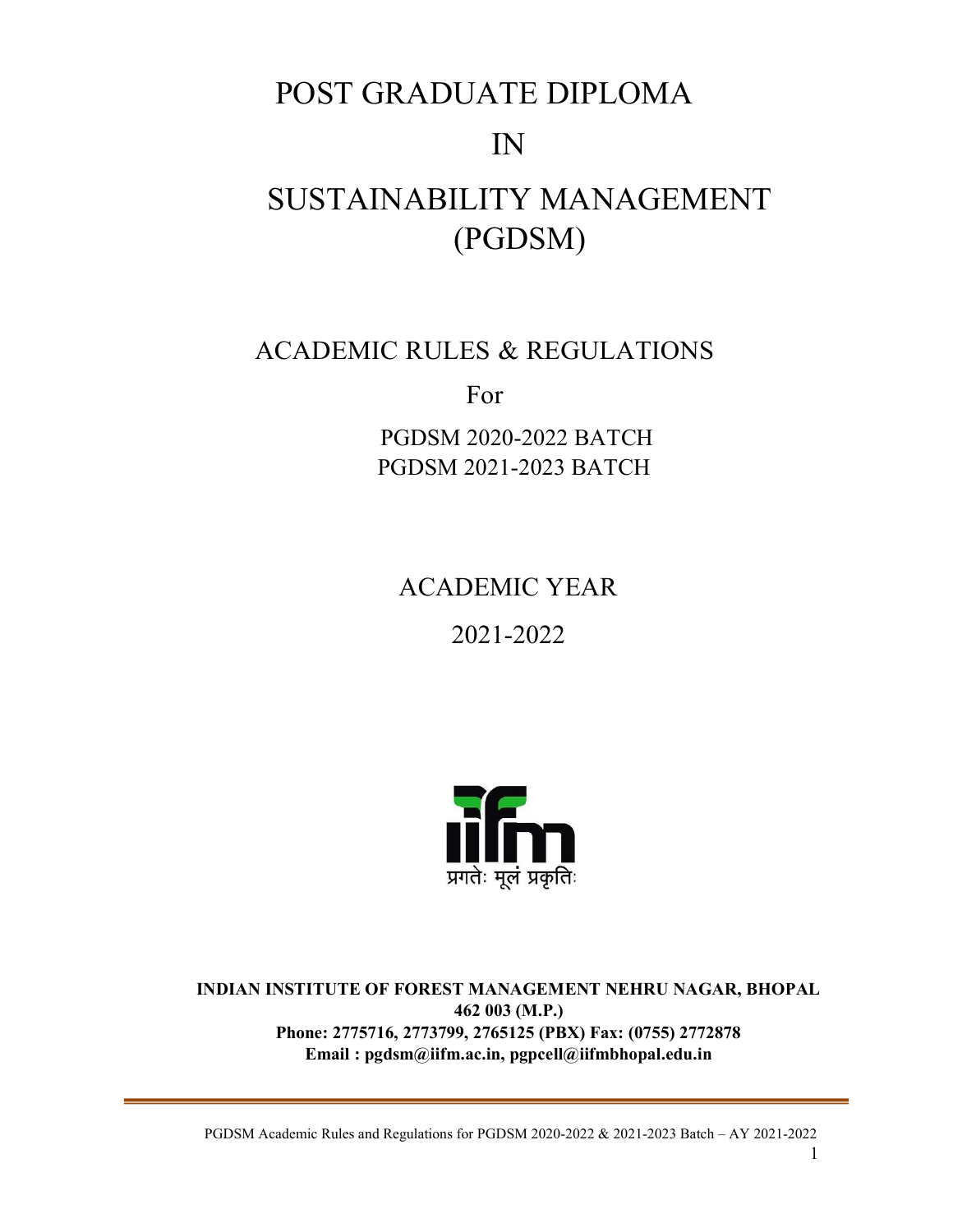## C O N T E N T S

| S.No.            | <b>Title</b>                                                                                            | Page No.        |  |  |  |  |  |  |
|------------------|---------------------------------------------------------------------------------------------------------|-----------------|--|--|--|--|--|--|
|                  | VISION AND MISSION OF THE INSTITUTION                                                                   | 3               |  |  |  |  |  |  |
|                  | <b>PGDSM MISSION &amp; PREAMBLE</b>                                                                     |                 |  |  |  |  |  |  |
|                  | PROGRAMME EDUCATIONAL OBJECTIVES                                                                        |                 |  |  |  |  |  |  |
|                  | <b>PROGRAMME OUTCOMES</b>                                                                               | 5               |  |  |  |  |  |  |
|                  | <b>PGDSM ADMINISTRATION</b>                                                                             | 5               |  |  |  |  |  |  |
|                  | PGDSM ACADEMIC RULES AND REGULATIONS                                                                    | $\overline{7}$  |  |  |  |  |  |  |
| 1.0              | Curriculum design                                                                                       | 7               |  |  |  |  |  |  |
| 2.0              | <b>Classroom Sessions per Course</b>                                                                    | 8               |  |  |  |  |  |  |
| 2.1              | Principal Instructor/Course Coordinator                                                                 | 8               |  |  |  |  |  |  |
| 3.0              | <b>Evaluation and Grading</b>                                                                           | 8               |  |  |  |  |  |  |
| 3.1              | <b>Evaluation Objectives</b>                                                                            | 8               |  |  |  |  |  |  |
| 3.1.1            | Communication of the evaluation and grading to the class                                                | 9               |  |  |  |  |  |  |
| 3.1.2            | Contents of the Course Outline                                                                          | 9               |  |  |  |  |  |  |
| 3.1.3            | Submission of final grade sheet                                                                         | 10              |  |  |  |  |  |  |
| 3.2              | Grading System and Required Standards : Classroom Terms                                                 | 10              |  |  |  |  |  |  |
| 3.2.1            | <b>Grading System</b>                                                                                   | 10              |  |  |  |  |  |  |
| 3.2.2            | Grade Point Average                                                                                     | 11              |  |  |  |  |  |  |
| 3.2.3            | <b>Overall Grade Point Average</b>                                                                      | 12              |  |  |  |  |  |  |
| 3.2.4            | Minimum Academic Standards                                                                              | 12              |  |  |  |  |  |  |
| 3.2.5            | Failure in Meeting Minimum Academic Standards                                                           | 13              |  |  |  |  |  |  |
| 3.2.5.1          | <b>Improvement Examination</b>                                                                          | 15              |  |  |  |  |  |  |
| 3.2.6            | Fieldwork and its Evaluation                                                                            | 15              |  |  |  |  |  |  |
| 3.2.7            | Minimum Academic Requirement to be Fulfilled by a Student to Undergo Summer Internship/Industry Project | 15              |  |  |  |  |  |  |
| 3.3              | Evaluation of Summer Internship                                                                         | 15              |  |  |  |  |  |  |
| 3.4              | Industry Project (IP) and its Evaluation                                                                | 17              |  |  |  |  |  |  |
| $\overline{3.5}$ | <b>Guidelines for Elective Courses</b>                                                                  | 17              |  |  |  |  |  |  |
| 3.6              | Course on Independent Studies (CIS) during Term-IV                                                      | 17              |  |  |  |  |  |  |
| 3.6.1            | Evaluation of Course on Independent Study                                                               | 18              |  |  |  |  |  |  |
| 3.7              | System of evaluation feedback and provision for appeal by the students                                  | 18              |  |  |  |  |  |  |
| 3.7.1            | System of giving evaluation feedback to the students                                                    | 18              |  |  |  |  |  |  |
| 3.7.2            | Provision of request for revaluation by the student                                                     | 19              |  |  |  |  |  |  |
| $\overline{3.8}$ | <b>Guidelines for Examinations</b>                                                                      | 19              |  |  |  |  |  |  |
| 3.9              | General Examination Rules and Regulations                                                               | 20              |  |  |  |  |  |  |
| 3.10             | Approval of Term Wise Grades                                                                            | $\overline{22}$ |  |  |  |  |  |  |
| 3.11             | No Dues Certificate                                                                                     | 22              |  |  |  |  |  |  |
| 4.0              | Attendance Requirement                                                                                  | 22              |  |  |  |  |  |  |
| 4.1              | Minimum Attendance Requirement                                                                          | 22              |  |  |  |  |  |  |
| 4.2              | Attendance for Extra Classes                                                                            | 23              |  |  |  |  |  |  |
| 4.3              | Absence in Examination on Medical Ground                                                                | 23              |  |  |  |  |  |  |
| 4.4              | Attendance during Summer Internship/Field Work                                                          | 24              |  |  |  |  |  |  |
| 4.5<br>4.6       | Proxy Attendance<br>Recording of Attendance                                                             | 24<br>24        |  |  |  |  |  |  |
|                  | Adherence to Class Time Table                                                                           | 24              |  |  |  |  |  |  |
| 4.7<br>5.0       |                                                                                                         | 25              |  |  |  |  |  |  |
| 5.1              | <b>Disciplinary Norms</b><br>Academic Discipline and General Conduct                                    | 25              |  |  |  |  |  |  |
| 5.1.1            | <b>Disciplinary Committee</b>                                                                           | $\overline{27}$ |  |  |  |  |  |  |
| 5.1.2            | <b>Disciplinary Procedure</b>                                                                           | 27              |  |  |  |  |  |  |
| 6.0              | Disciplinary action                                                                                     | 27              |  |  |  |  |  |  |
| 7.0              | Time Limit for all Appeals to the Director                                                              | 28              |  |  |  |  |  |  |
| 8.0              | Procedure for Leaving/Withdrawing from the PGDSM programme                                              | $\overline{28}$ |  |  |  |  |  |  |
| 9.0              | Award of the PGDSM Diploma                                                                              | 28              |  |  |  |  |  |  |
| 10.0             | Payment of Prescribed Tuition and Other fees                                                            | 29              |  |  |  |  |  |  |
| 11.0             | Registration of Students for 2 <sup>nd</sup> Year/Term IV of PGDSM                                      | 29              |  |  |  |  |  |  |
| 12.0             | Central Sector Scholarship Scheme for Top Class Education for SC/ST                                     | 29              |  |  |  |  |  |  |
| 13.0             | <b>Faculty Mentor</b>                                                                                   | 30              |  |  |  |  |  |  |
| 14.0             | Class Representative                                                                                    | 30              |  |  |  |  |  |  |
| 15.0             | Prevention of Plagiarism                                                                                | 30              |  |  |  |  |  |  |
| 16.0             | Review of PGDSM Rules and Regulations                                                                   | 31              |  |  |  |  |  |  |
|                  | Annexure 1: List of Courses                                                                             | 32              |  |  |  |  |  |  |
|                  | Annexure 2 : Grade Conversion Table                                                                     | $\overline{34}$ |  |  |  |  |  |  |
|                  | Annexure 3 : Grade Conversions - Example and Proforma                                                   | $\overline{35}$ |  |  |  |  |  |  |
|                  | Annexure 4 : Proforma for Submitting Grades to PGDSM Cell                                               | 36              |  |  |  |  |  |  |
|                  | Annexure-5 : Academic Integrity Policy                                                                  | 37              |  |  |  |  |  |  |
|                  |                                                                                                         |                 |  |  |  |  |  |  |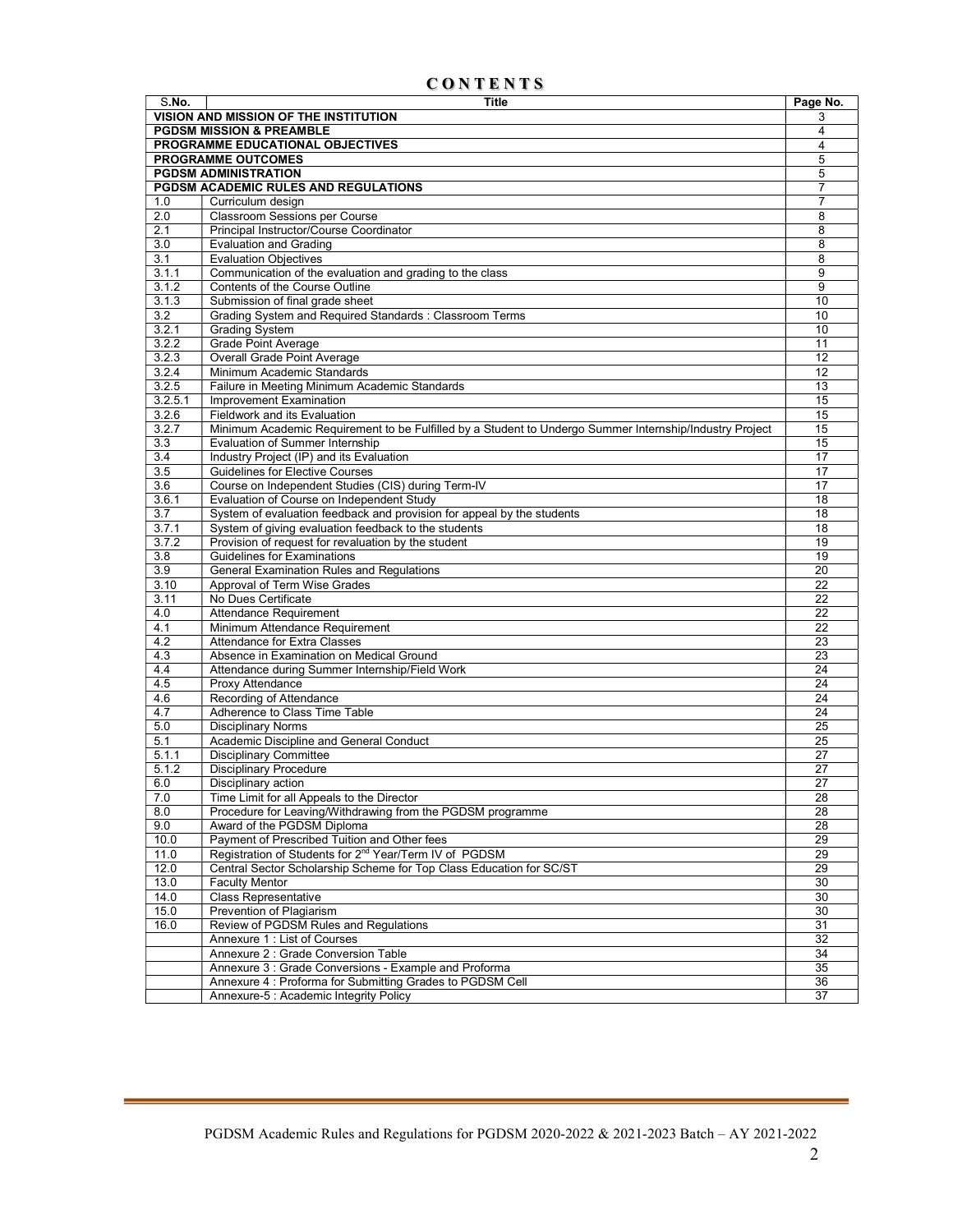#### VISION AND MISSION OF THE INSTITUTION

#### Vision

Indian Institute of Forest Management to be among the leading international institutions in the area of Environment, Forest and Development management and be respected, both nationally and internationally, for its outstanding contributions in the fields of education, training, research, consultancy and thought leadership.

#### Mission

To serve different stakeholders of Environment, Forestry and Development sectors and the society in general, through development of knowledge and its dissemination, human resource development through education and training activities and providing assistance in formulation and advocacy of relevant policies and strategies.

To be a national institution with international perspective and outreach.

To build a culture of excellence, achievement, cooperation and service within a framework of strong ethical patterns of behaviour informed by universal values.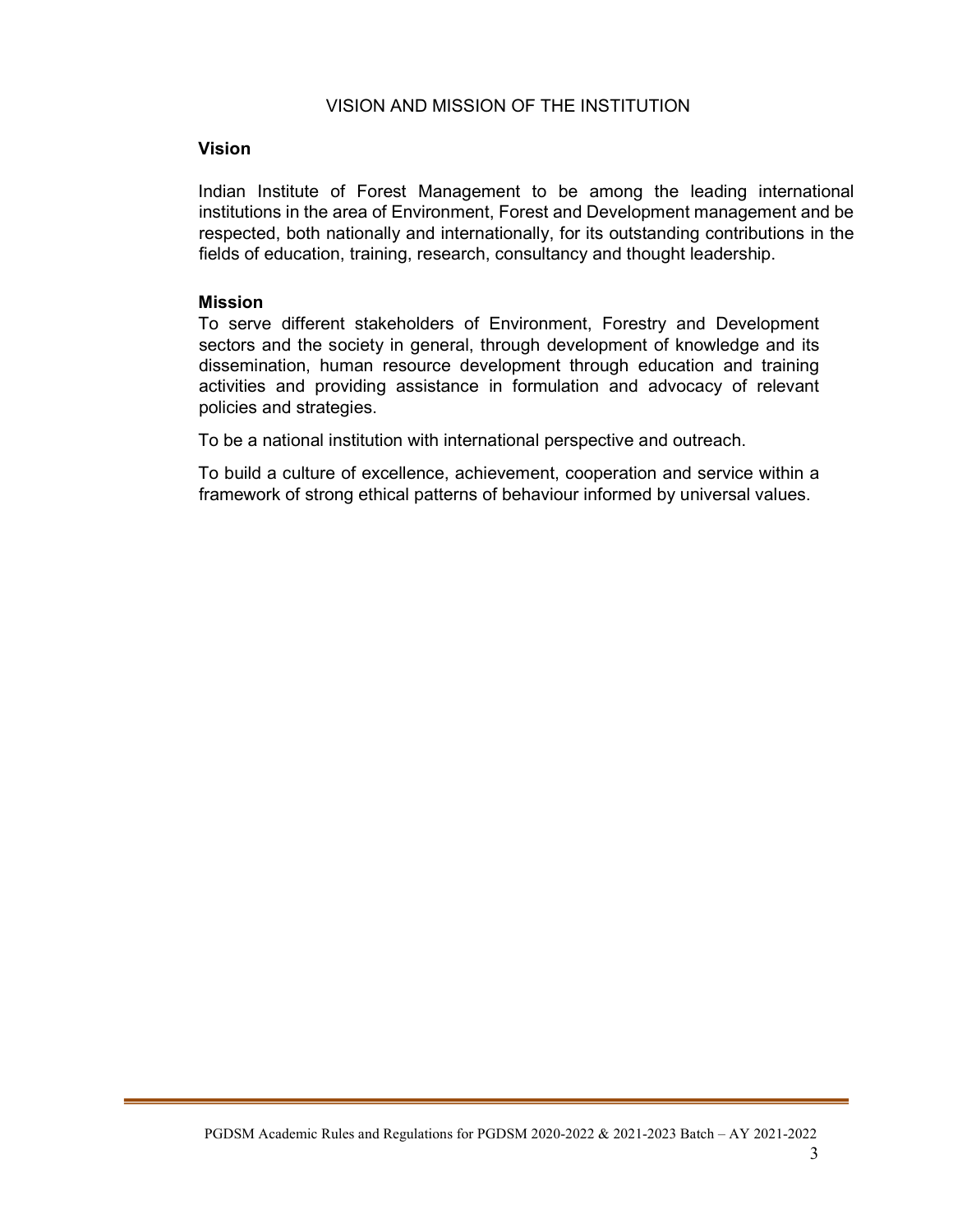## PGDSM MISSION

The Post Graduate Programme in Sustainability Management aims to prepare professionals with a blend of managerial, technical, analytical and social skills as well as values to address emerging sustainability issues and challenges in environmental sector.

## PREAMBLE

The program begins with defining sustainability management and sustainable economy, etc. This program provides insight about how to connect environmental protection to organizational management by exploring the technical, financial, managerial, and political challenges of effectively managing resources in a sustainable way. Various courses are taught based on cases and in-depth studies, which make students to learn the basics of management, environmental policy and sustainability economics. Sustainability management matters because we have limited resources, and thus one should learn how to manage our organizations in a way that ensures that the health of our planet can be maintained and bettered. This course is therefore designed to introduce students to the field of sustainability management.

## PROGRAM EDUCATIONAL OBJECTIVES

- 1. Demonstrate an understanding of comprehensive systemic analysis of sustainability issues across both physical and behavioral dimensions involving society, the environment, and the economy.
- 2. Professionally communicate to a range of audiences, demonstrating in depth knowledge of the discipline and of the needs of diverse stakeholders and promote values of peace & environmental justice and introduce timely shift in traditional ways of business incorporating sustainability concerns.
- 3. Apply logical, critical and creative thinking to analyze, synthesize and apply analytical tools for decision making in a complex business world of issues and problems pertaining to targeted areas of sustainability.
- 4. Collaborate effectively with others and demonstrate intellectual independence and autonomy to solve problems and/or address sustainability issues and imperatives of industry.
- 5. Evolve a deeper understanding of sustainability principles and externalities among next generation of managers with the aim of creating sustainable communities thereby envisioning a better society.
- 6. Demonstrate a career path that shows development as a sustainability leader and engage in activities that benefit society following sustainable management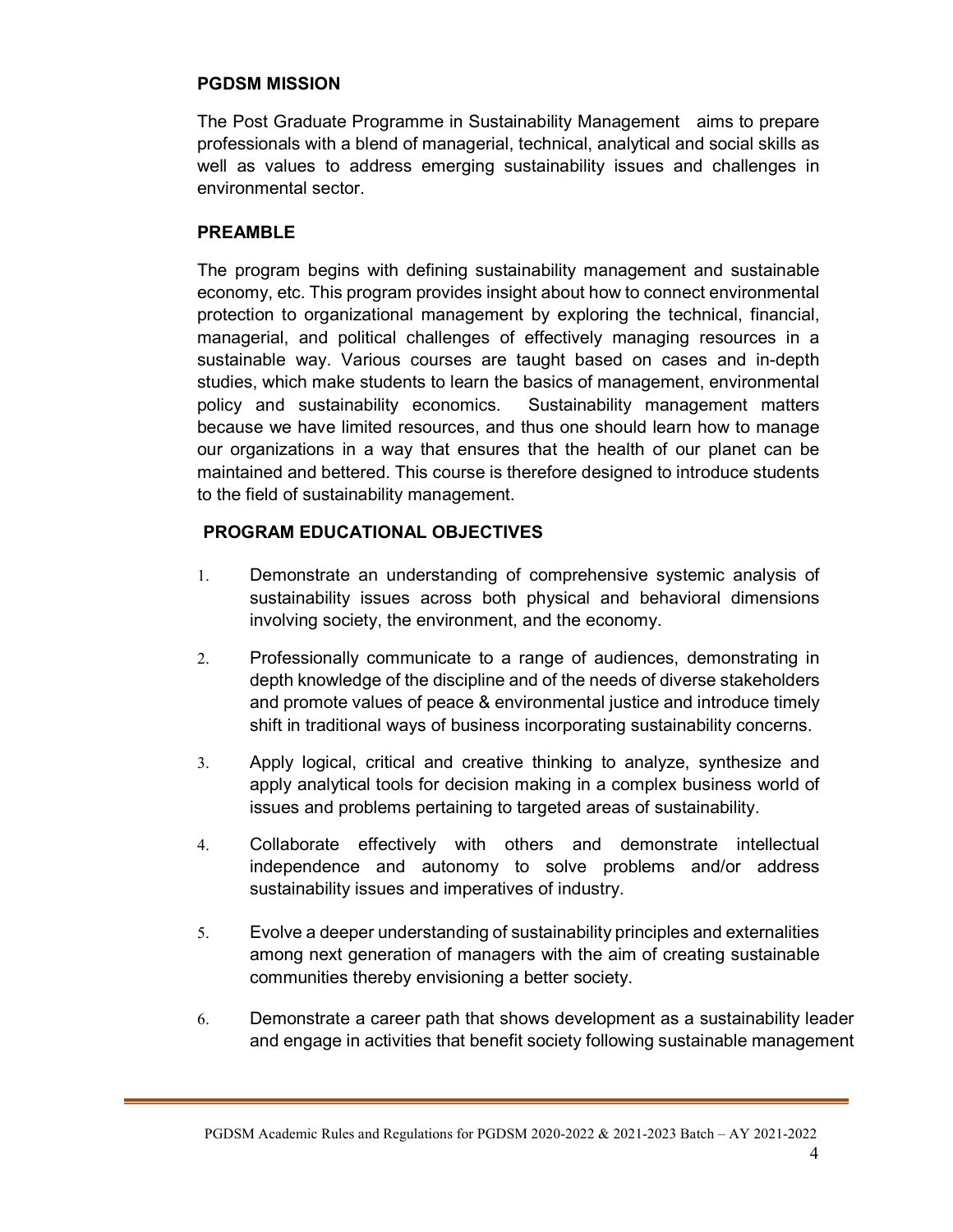practices through a combination of system thinking, leadership engagement and perspective planning.

## PROGRAM OUTCOMES

| PO 1.           | Ability to critically assess the interrelationships<br>between<br>environmental, social and economic sustainability and work as<br>ambassadors of sustainability and agents of change.                               |
|-----------------|----------------------------------------------------------------------------------------------------------------------------------------------------------------------------------------------------------------------|
| PO 2.           | Develop understanding of the inter-connection between the economics,<br>social ethics and ecology for sustainable management.                                                                                        |
| PO <sub>3</sub> | Be able to use enquiry-based approach to identify, formulate and<br>investigate problems and issues related to the management of<br>environmental issues, using established research protocols and<br>methodologies. |
| PO 4.           | Analyze various approaches for conducting research in the field of<br>sustainability management.                                                                                                                     |
| PO 5.           | Ability to demonstrate intellectual capacity and evaluate appropriate<br>solutions for addressing sustainability challenges and make informed<br>decisions.                                                          |
| PO 6.           | Demonstrate ability to play a leader in a team with an appreciation for<br>the place of different roles and effective group practice in achieving<br>common goal of sustainability management in industry.           |
| PO 7.           | Ability to analyze environmental issues from local, national and<br>international concerns and work effectively, and responsibly, in a global<br>context.                                                            |

## PGDSM ADMINISTRATION

The administration of the Post Graduate Diploma in Sustainability Management (hereinafter called PGDSM), related to design, disciplinary and academic matters is the responsibility of the committee designated as PGP Committee appointed by the Director. The terms of reference of the PGP Committee include:

- $\Box$  To suggest any amendment, if required, in the PGDSM academic rules and regulations;
- Decisions on issues requiring the interpretation of PGDSM rules and regulations;
- $\Box$  Supervision of matters relating to academic discipline;
- $\Box$  Development of necessary guidelines for evaluating the performance of students;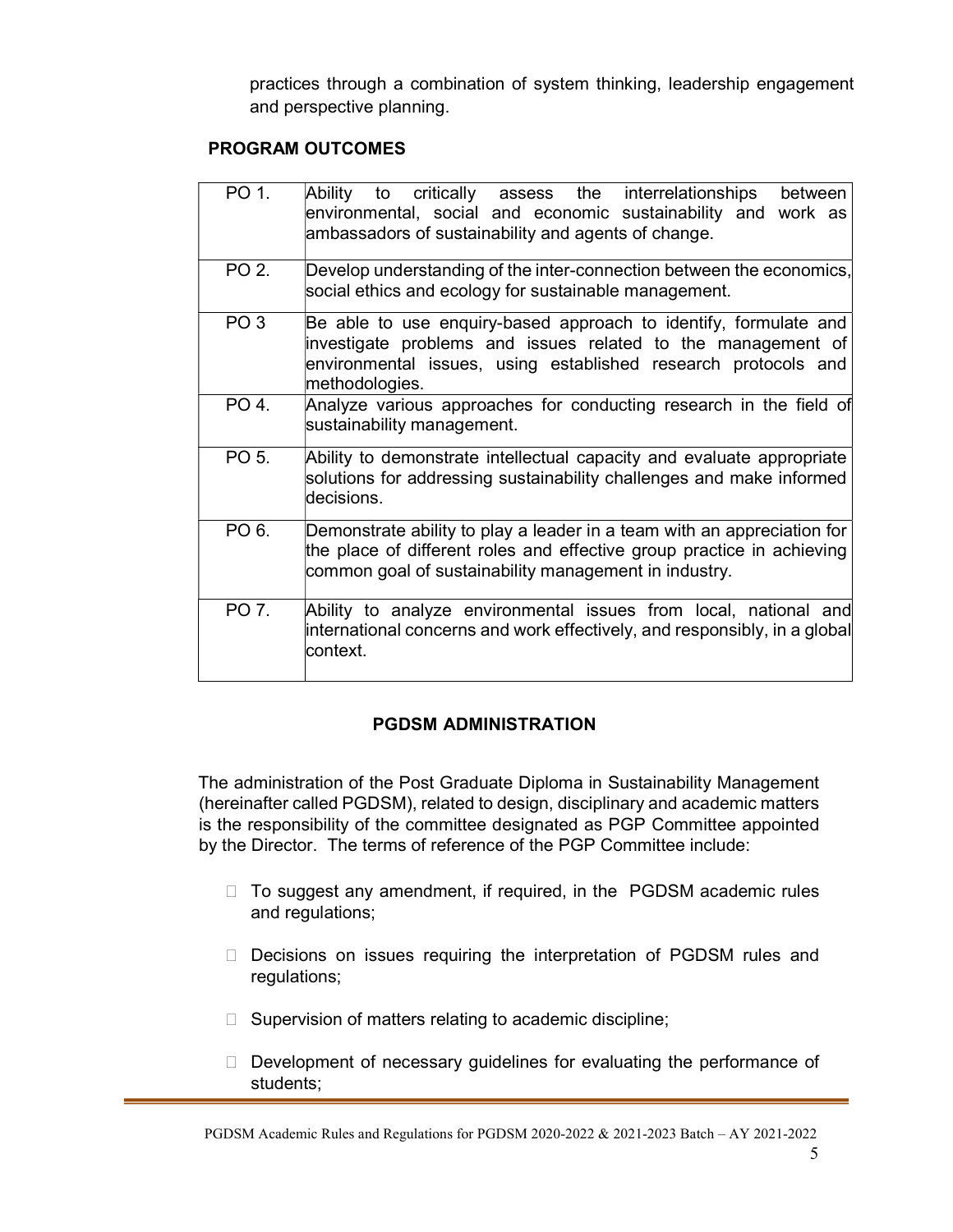- Decisions involving the expulsion of any student on grounds of unsatisfactory academic performance, misconduct and/ or moral turpitude; and
- $\Box$  All such matters as may be delegated to the Committee by the Director.

 The Chairperson (PGP Committee) looks after the day-to-day administration of the PGDSM program and is supported by the Manager (Academic Activities) and other PGP Cell staff.

## PGP CELL

Room # 53 Intercom: 341 (Academic Section), 360 (Examination Section)

MANAGER (Academic Activities) Room # 51 Intercom # 349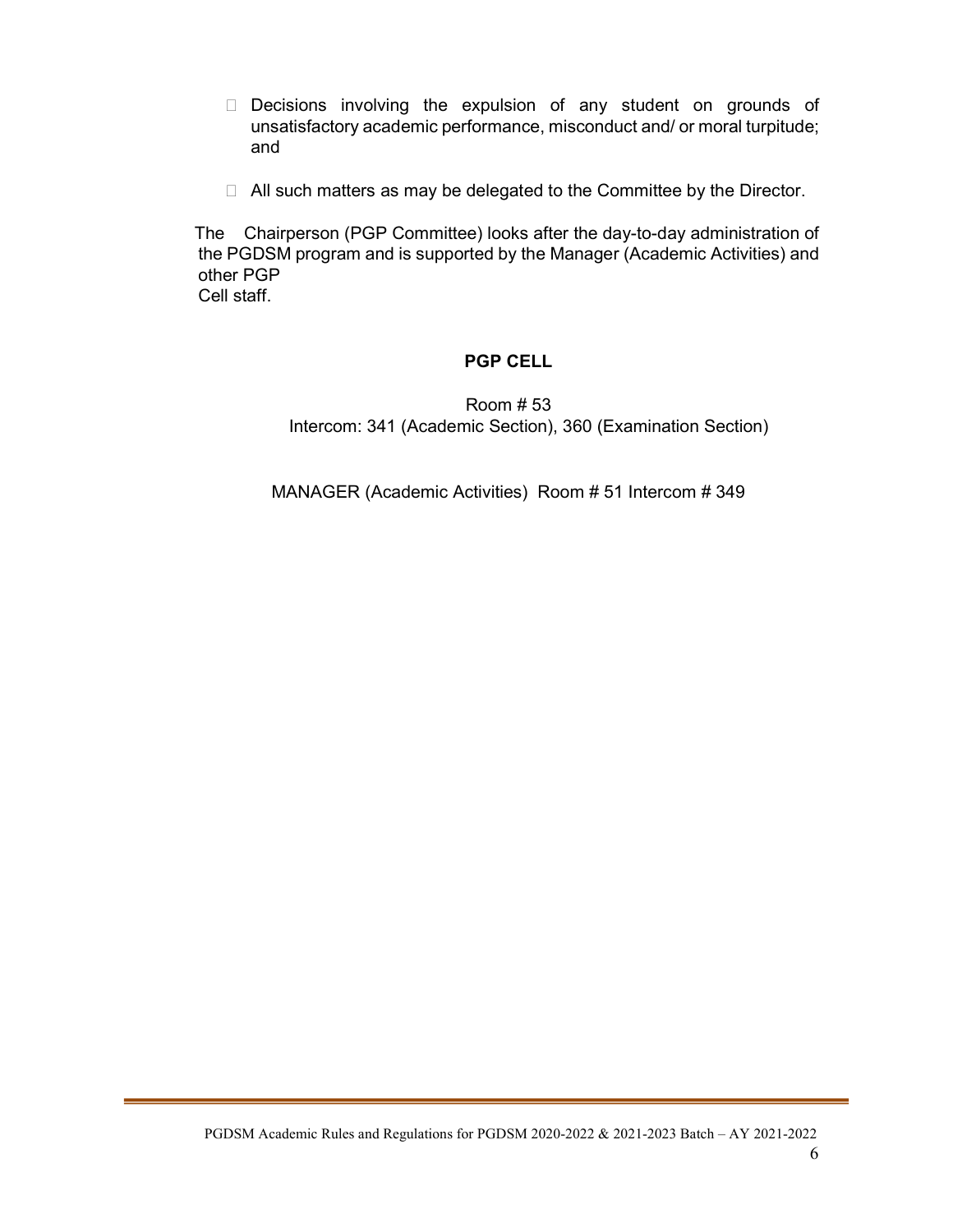## PGDSM ACADEMIC RULES AND REGULATIONS

The academic rules and regulations governing the students of the Post-Graduate Diploma in Sustainability Management (hereinafter called the PGDSM) are given below. These rules cover academic and disciplinary norms, which shall be applicable to all the PGDSM students.

## ACADEMIC NORMS

## 1.0 CURRICULUM DESIGN

The PGDSM is a fully residential two-year Post Graduate level diploma programme.

The structure of PGDSM programme is as follows:-

| <b>FIRST YEAR</b>       |                                                                       |     |  |  |  |  |  |
|-------------------------|-----------------------------------------------------------------------|-----|--|--|--|--|--|
| <b>Classroom Term</b>   | Credits                                                               |     |  |  |  |  |  |
| Term-I                  | <b>Classroom term Compulsory Courses</b>                              | 6.0 |  |  |  |  |  |
| Term-II                 | <b>Classroom term Compulsory Courses</b>                              | 6.0 |  |  |  |  |  |
| <b>Field Work</b>       | Two weeks                                                             | 1.0 |  |  |  |  |  |
| Term-III                | <b>Classroom term Compulsory Courses</b>                              | 7.0 |  |  |  |  |  |
| Summer<br>Internship    | Twelve weeks                                                          | 3.0 |  |  |  |  |  |
|                         | <b>SECOND YEAR</b>                                                    |     |  |  |  |  |  |
| Term-IV                 | Classroom term : 2 Compulsory Courses<br>+ 3 elective courses + 1 CIS | 6   |  |  |  |  |  |
| <b>Industry Project</b> | Eight weeks                                                           | 2.0 |  |  |  |  |  |
| Term-V                  | 5.0                                                                   |     |  |  |  |  |  |
|                         | <b>Total Credits</b>                                                  | 36  |  |  |  |  |  |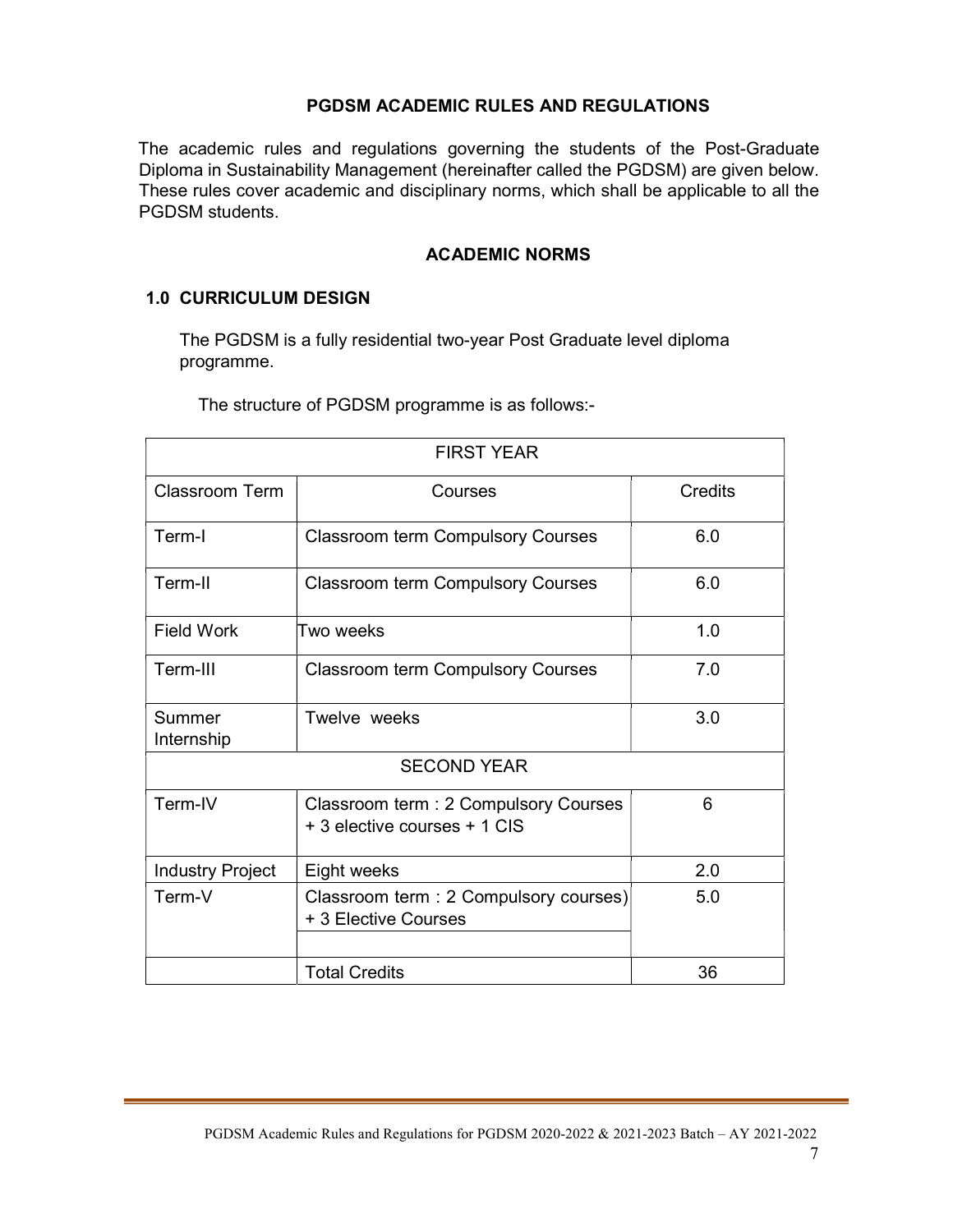## 2.0 CLASSROOM SESSIONS PER COURSE

PGDSM course is designed in a manner that the overall learning goals in the programme are achieved and synergy is created between course-work, fieldwork and Summer Internship and Industry project.

The students are required to complete 36 credits including one credit of fieldwork, three credits of Summer Internship and two credits of Industry project. The list of courses being offered in the Classroom terms including the credit units and number of sessions for each course is given in Annexure-1. A one-credit course is of thirty classroom sessions of one hour each and half credit course is of fifteen classroom sessions of one hour each. Each credit course requires from a student about 100 hours of work, both in and outside the classroom.

Students may also be asked to attend workshops/seminars/special lectures by eminent personalities organized from time to time in the Institute for the overall benefit of the students.

## 2.1 Principal Instructor / Course Coordinator

The faculty member or the first member of a team of faculty members teaching a course will be the Principal Instructor of the course. If a course is being taught entirely by a Guest Faculty that course may be coordinated by one of the faculty members at IIFM.

## 3.0 EVALUATION AND GRADING

## 3.1 Evaluation Objective

The objective of evaluation in the programme is to motivate the students, give necessary feedback to them on their relative performance in the class, and to ensure that minimum academic standards are attained along with overall performance. The evaluation of a student's performance and progress is a continuous process. The performance of a student in each course in classroom component shall be evaluated through a combination of components viz., quiz, assignments/projects, presentations, midterm class test and term exams.

The following will be the broad components of evaluation.

## Evaluation Criterion for different Credit

For 1.0 Credit Courses Minimum 4 components of evaluations comprising of Term end exam, Midterm Class test (MTCT), Assignment, Quiz, class participation, presentation.

For 0.5 Credit Courses Minimum 3 components of evaluations comprising of Term end exam, Assignment, quiz, Class Participation, presentation.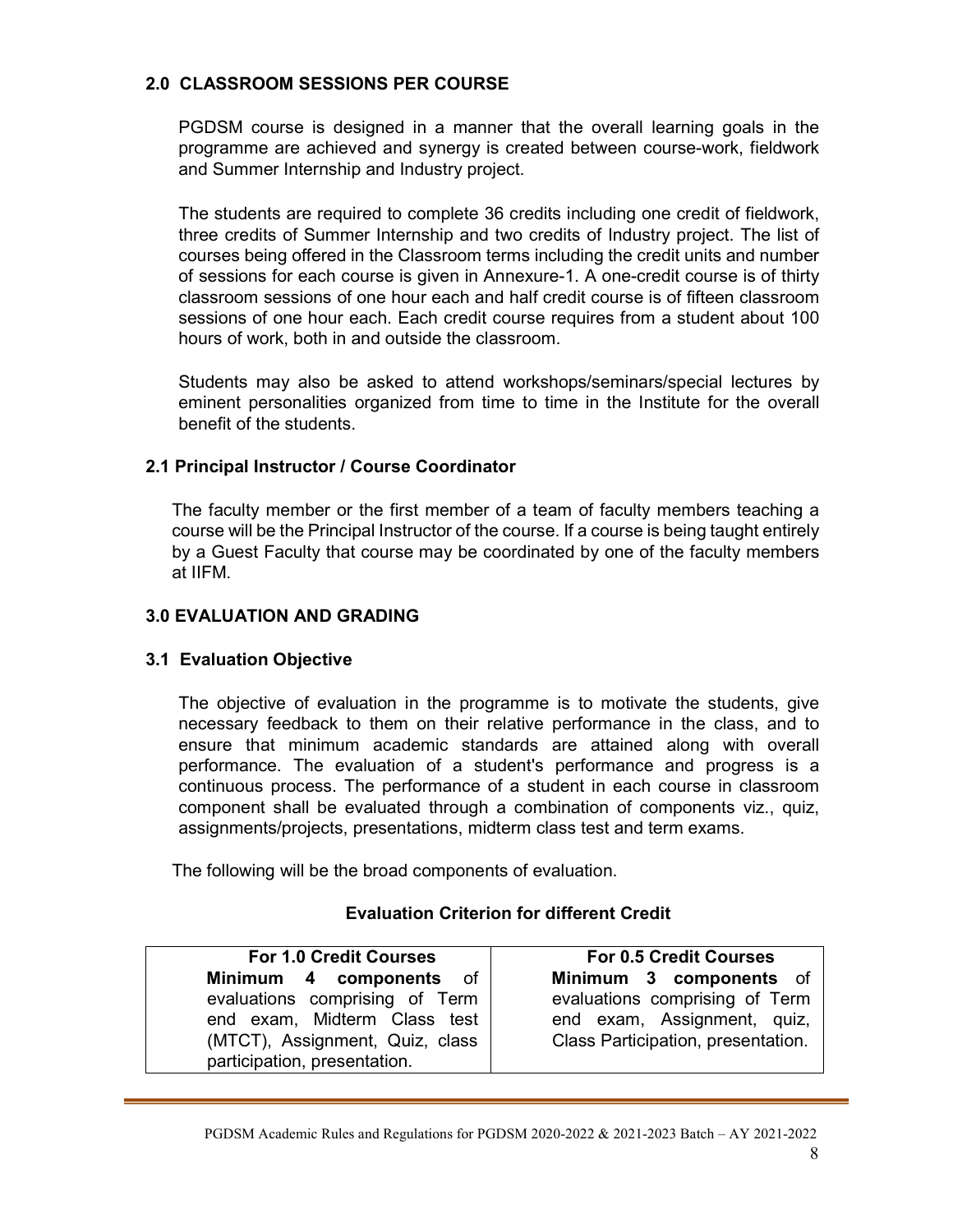- Assignments to be given to the students well in time so that they can submit it the pre-decided date but no later than the by end of a given term.
- Quizzes & assignments should be evenly spaced out over the term.
- Quizzes cannot be combined.
- Assignment and quizzes cannot be combined.

 The Course coordinator can exercise their discretion to choose components and assign weightages to the different components of evaluation.

However, no evaluation component should have weightage more than 50% in a full credit or half Credit Course.

The weightage for class participation should not be more than 10% in full or half credit courses.

One quiz weightage must not be more than 5% in a full credit course, 10% in half credit course.

## 3.1.1 Communication of the evaluation and grading to the class

The faculty members will ensure the following at the beginning of the course:

- (i) Communicate to the class a copy of the course outline and the course outcomes giving the detailed session-wise teaching plan, the various evaluation components to assess the course outcomes and their weightages and the methodology which will be used to determine the attainment of the course outcomes.
- (ii) Communicate assessment components that will be used for assessing the attainment of the course outcomes.
- (iii) Communicate how the course outcomes will be contributing towards the attainment of the programme outcomes.

## 3.1.2 Contents of the Course Outline

Concerned Principal Instructor/Course Coordinators will upload the course outline in academic ERP system at least one week before the commencement of classroom term. The course outline should contain session-wise teaching plan along with the course outcomes, evaluation components and their weightages, how evaluation components will be used to assess the course outcomes, etc. The instructor should specify the grading plan in the course outline.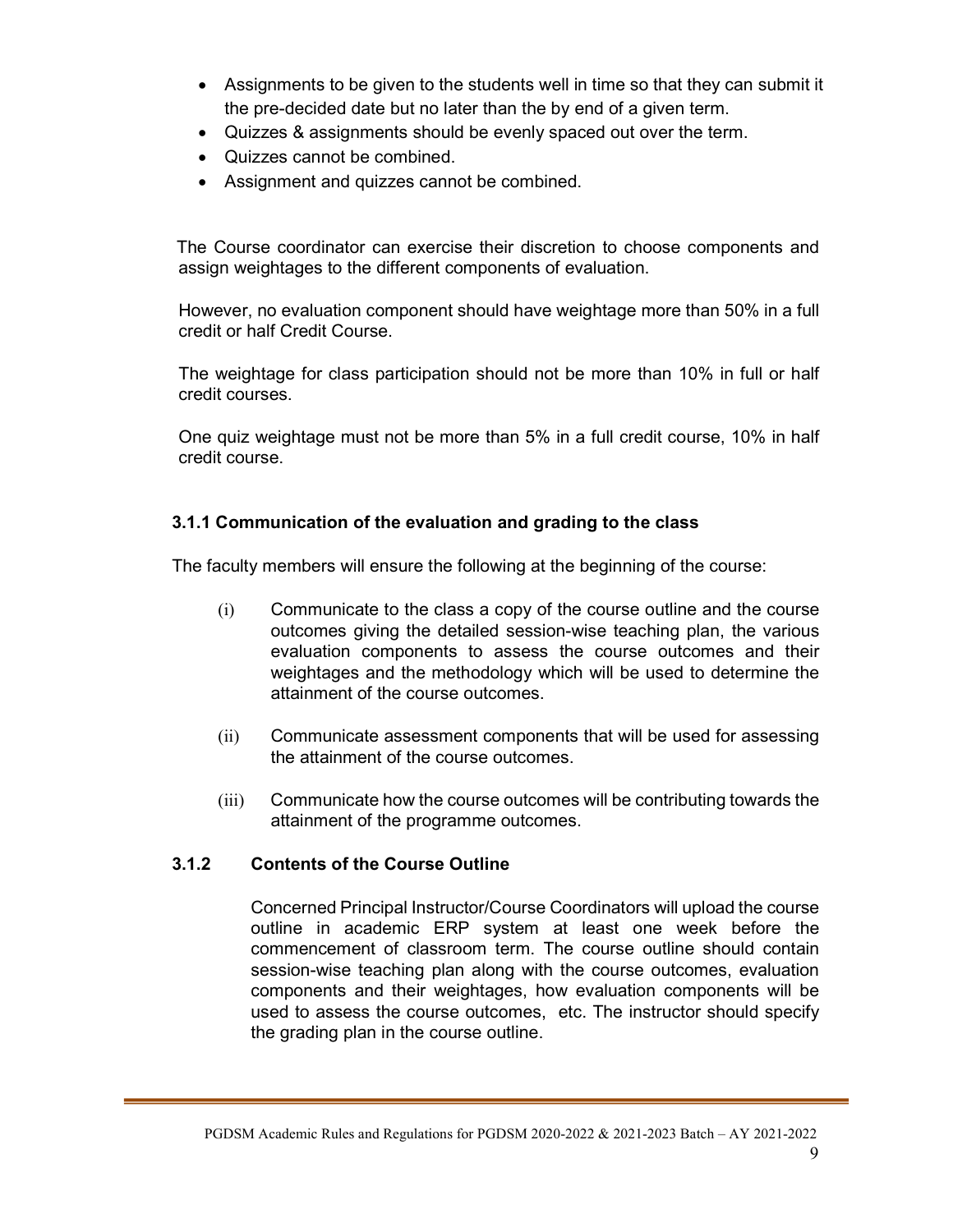The following normalisation-grading pattern to be followed for all the courses:

| A Grade        | $0 - 25%$  |
|----------------|------------|
| <b>B</b> Grade | $30 - 50%$ |
| C Grade        | $30 - 50%$ |
| D & F Grade    | $0 - 15%$  |

In all the core and elective courses, the grading pattern will be relative, and distribution of grades should be approximately normal. While slight deviation from normality is expected and sometimes natural, deviations in either direction should be not be more than 3% in courses with greater than or equal to 30 students and 10% in either direction in courses having less than 30 students.

## 3.1.3 Submission of final grade sheet

The final grades shall be entered and published by each faculty member in the academic ERP system as per the evaluation pattern declared in the course outline circulated to the students and to the PGP Cell at the commencement of the course. Only one letter grade should be submitted in respect of each component of evaluation. Changes in the evaluation pattern will not be permitted after the commencement of the course/term.

Before publishing the final grades of individual courses, each course coordinator shall pre-publish the marks/grades in Academic ERP. The information of pre-publish shall reach each student through an automated email system. In case the student notices any entry related error in marks/grade, the student must communicate such errors to the concerned course coordinator within 72 hours of pre-publish.

## 3.2 Grading System and Required Standards: Classroom Terms

## 3.2.1 Grading System

The grading system is based on relative grading concept on the five-point scale listed below:

| A Excellent |                      |  | B Good C Satisfactory |
|-------------|----------------------|--|-----------------------|
| D Low Pass  | and <b>Fig.</b> Fail |  |                       |

In addition, plus (+) or minus (-) signs against A, B, C and D may be added to indicate varying degree of performance, thus in effect; it becomes a thirteen level evaluation. All components of evaluation will be in terms of letter grades only on the basis of relative performance and the expectations of the instructors. These letter grades will be converted separately into grade point up to two decimal places. The numerical values of letter grades are given below: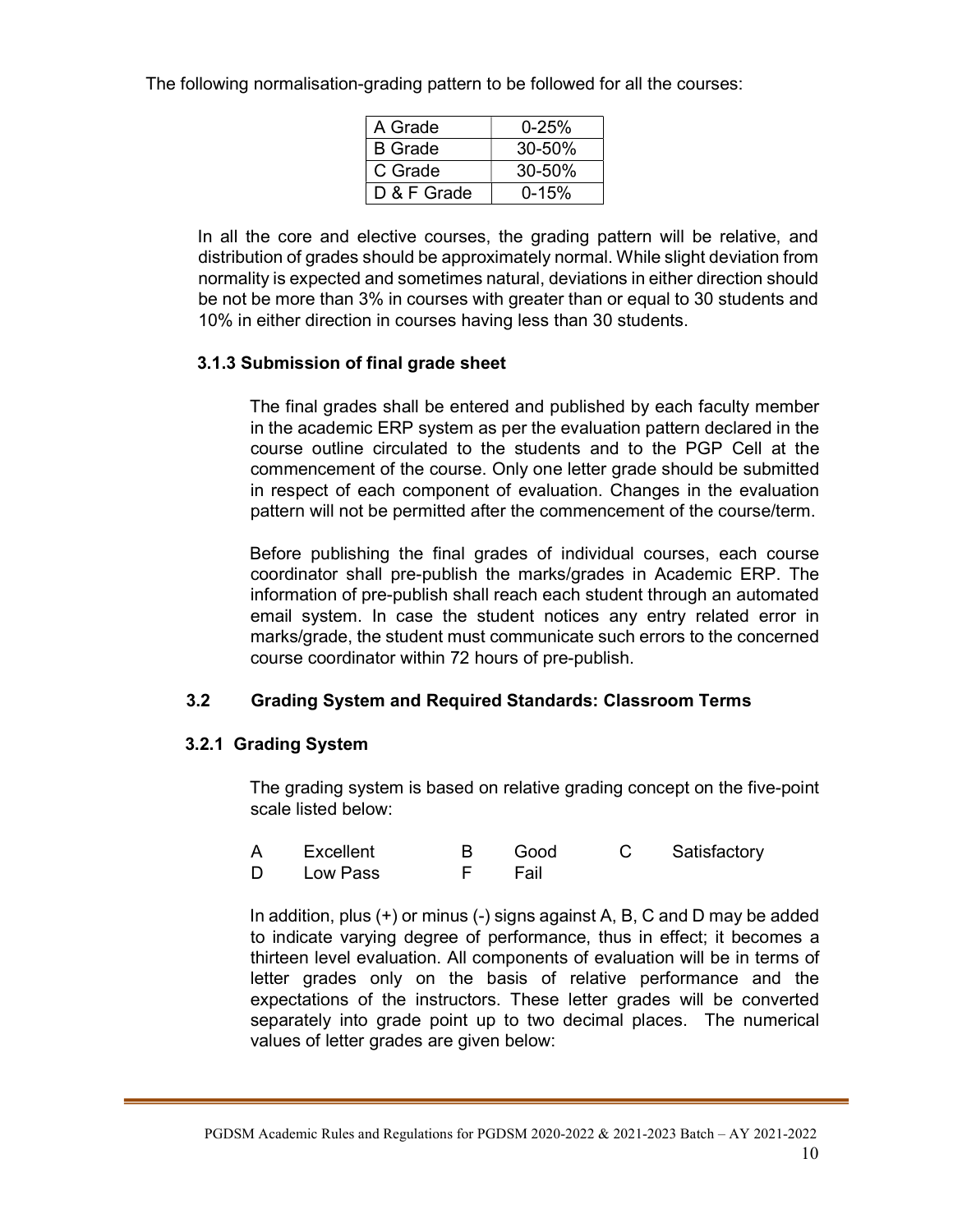| $A + 4.33$ | $B+: 3.33$ $C+: 2.33$ $D+: 1.33$         |                                             |
|------------|------------------------------------------|---------------------------------------------|
| A:4.00     | $B : 3.00 \quad C : 2.00 \quad D : 1.00$ |                                             |
| A-: 3.66   |                                          | $B - 2.66$ $C - 1.66$ $D - 0.66$ $F - 0.00$ |

For each component of evaluation generally marks are first awarded which are then converted into letter grades with the instructor deciding the range of marks for each letter grade. The final letter grade awarded in a course must be within the Normalization grading pattern limits as stated in 3.1.1.

To determine the final grade of a student in a course, the following procedure will be followed:

- a. Corresponding to the letter grade and percent weightage for individual components, the value (up to two decimal places) given in the conversion table (Annexure-2) will be assigned. A detailed example is also given in Annexure-3
- b. The values so obtained by a student in various components of evaluation in a course will be added and the sum will be divided by 3 and rounded off to two decimal points to obtain the final (course) grade. The total grade point received by a student as a result of this process will determine her/his final letter grade in the course as detailed in the following table.

|     |                                                             | R                                                  |
|-----|-------------------------------------------------------------|----------------------------------------------------|
|     |                                                             | C.                                                 |
|     |                                                             | D                                                  |
| or. |                                                             |                                                    |
|     | 4.33 &<br>$3.54 \&$<br>$2.54 \&$<br>$1.54 \quad \&$<br>0.54 | $3.55$ :<br>2.55:<br>$1.55$ :<br>$0.55$ :<br>less: |

After obtaining from the instructors the final letter grade with information on weightage for each component of evaluation (in the Performa given in Annexure-4), the final grade is prepared and communicated to the students by the PGP Cell. The instructors may also communicate the intermediary grade to the students but not the final grades.

#### 3.2.2 Grade Point Average

Grade Point Average (GPA) for a term is the weighted average of the grade points obtained in the courses by a student in that term, the weights being the respective course credits.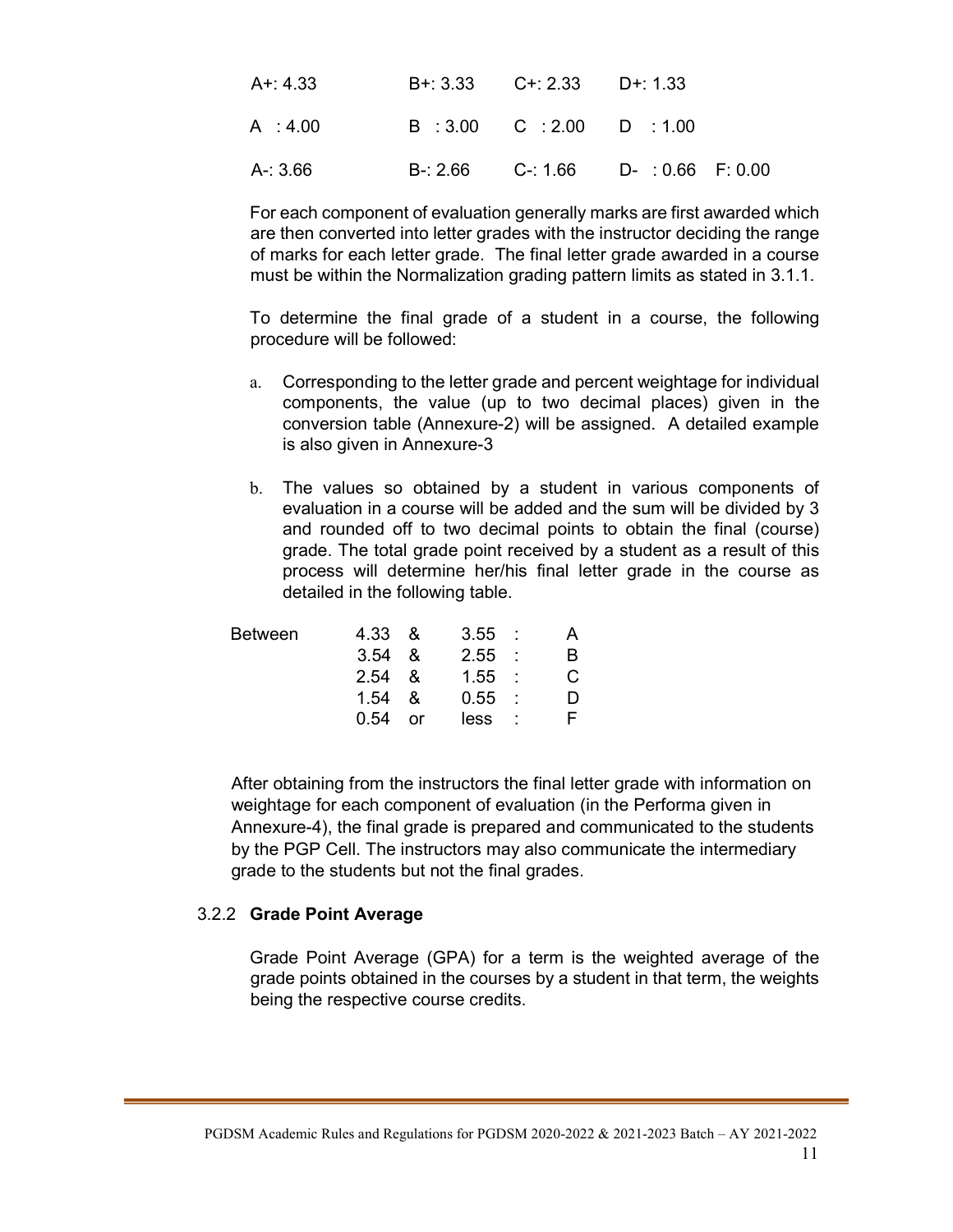## 3.2.3 Overall Grade Point Average

Overall Grade Point Average (OGPA) as at the end of a term, is the weighted average of the grade points obtained in all the courses registered for by a student upto and including that term, the weights being the respective course credits.

## 3.2.4 Minimum Academic Standards

A student who is not fulfilling the minimum academic standards as required in (i) and (ii) as given below may apply for improvement examination, as per rule 3.2.5.1 and 3.2.5.2 and can continue in the programme. If the student is not able to meet the academic standards even after the improvement examination, he/she can appear for additional chance of improvement examination as per PFM Rule 3.2.5 (ii).

## (i) For each Classroom Term

 In each Classroom segment term, every student must obtain a Grade Point Average (GPA) not less than 2.00. The GPA for each term will be computed by dividing the aggregate of the total grade points obtained by a student in various courses of a term by the total number of course credit units in the term.

 In addition to the above requirement, each student should fulfil the following conditions in each term:

- a. The student should not obtain 'F' in more than one course (full credit or half credit course);
- b. The student should not obtain 'D' in more than two courses (full credit or half credit course);
- c. If the student obtains 'F' in one course (full credit or half credit course), she/he should not obtain 'D' in more than one course (full credit or half credit course).
- (ii) On Yearly Cumulative Basis

Besides the above requirement at (i) above, each student should fulfil the following conditions in each academic year on cumulative basis.

- (a) A student should not obtain more than 02 'Fs' (full credit or half credit course) in each Academic Year.
- (b) A student should not obtain more than 04 'Ds' (full credit or half credit course) in each Academic Year.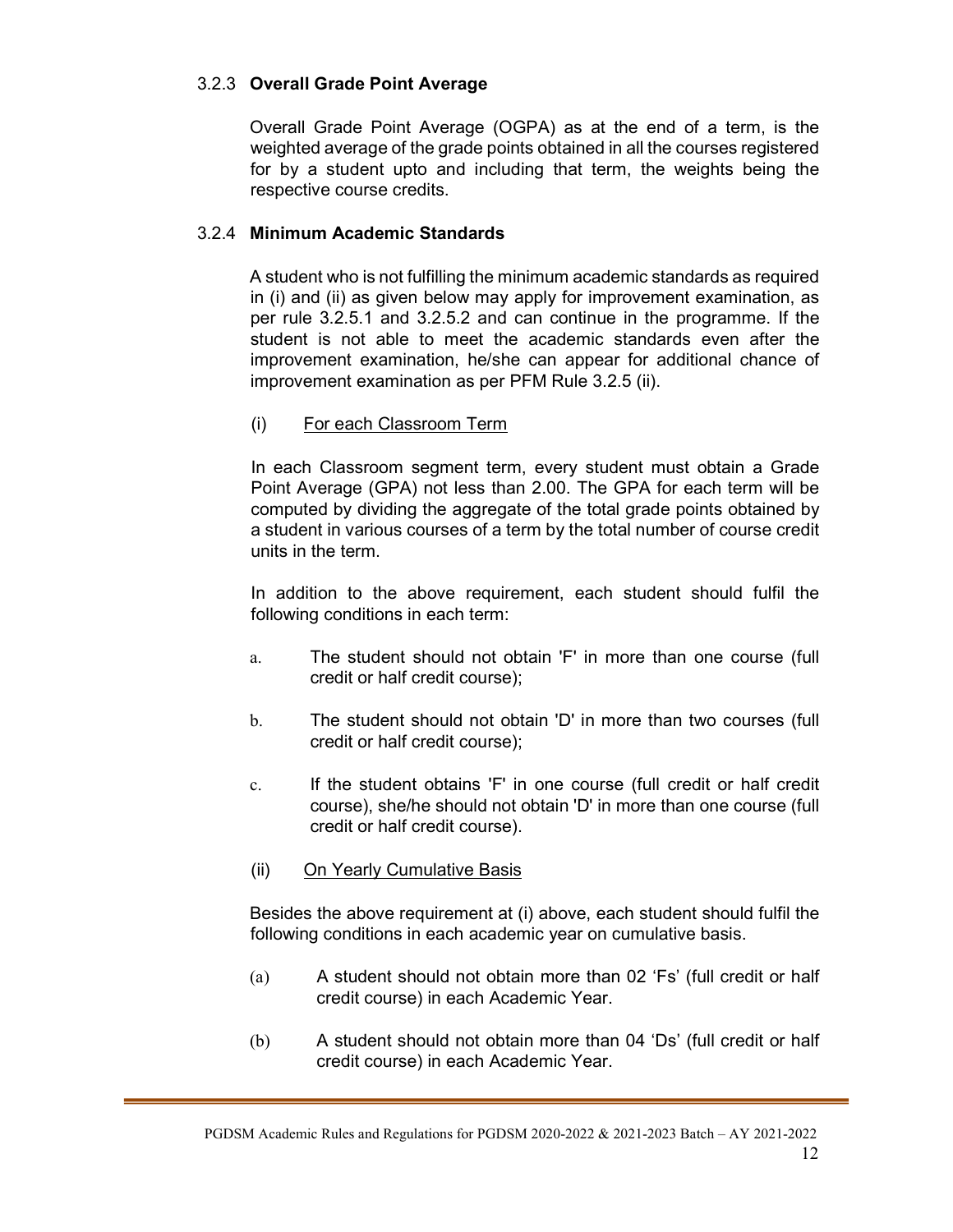(c) If a student obtains 02 'Fs' in two courses (full credit or half credit), she/he should not obtain more than 02 'Ds' (full credit or half credit course) in each Academic Year.

## 3.2.5 Failure in Meeting Minimum Academic Standards

Every student shall fulfill minimum prescribed academic requirement for each term of the programme. Those students who fail to meet the minimum academic standards in a classroom term as per Rule 3.2.4 will be governed by the following:

- (i) A student will be given only one chance to appear for improvement examination in a maximum of three courses (half credit or full credit) in any one of the terms in an academic year.
- (ii) If a student has already appeared for improvement examination in any one term in the first year and still fails to fulfill the minimum academic requirements in that term or again fails to fulfill the minimum academic requirements in another term in the same academic year, he/she can appear for additional improvement examination in the beginning of the second year of the program. If the student fails in the additional improvement opportunity, in that case he/she shall be asked to withdraw from the program.
- (iii) If a student has already appeared for improvement examination in any one term in the second year and still fails to fulfill the minimum academic requirements in that term or again fails to fulfill the minimum academic requirements in another term in the same academic year, he/she can appear for additional improvement examination in the third year along with the next batch. Further following will be applicable in the third year
	- (a) Student can appear for improvement examination in maximum of three courses (half credit or full credit) for each term and can appear for only Term examination.
	- (b) If a student is required to appear for additional improvement examination in an elective course, and the elective course is not running in the next academic year then separate question paper will be prepared covering the syllabus of the previous year. In all other cases, the improvement examination will be along with the next batch and will cover the syllabus taught to the junior batch and it will be the sole responsibility of the student to study the latest course contents.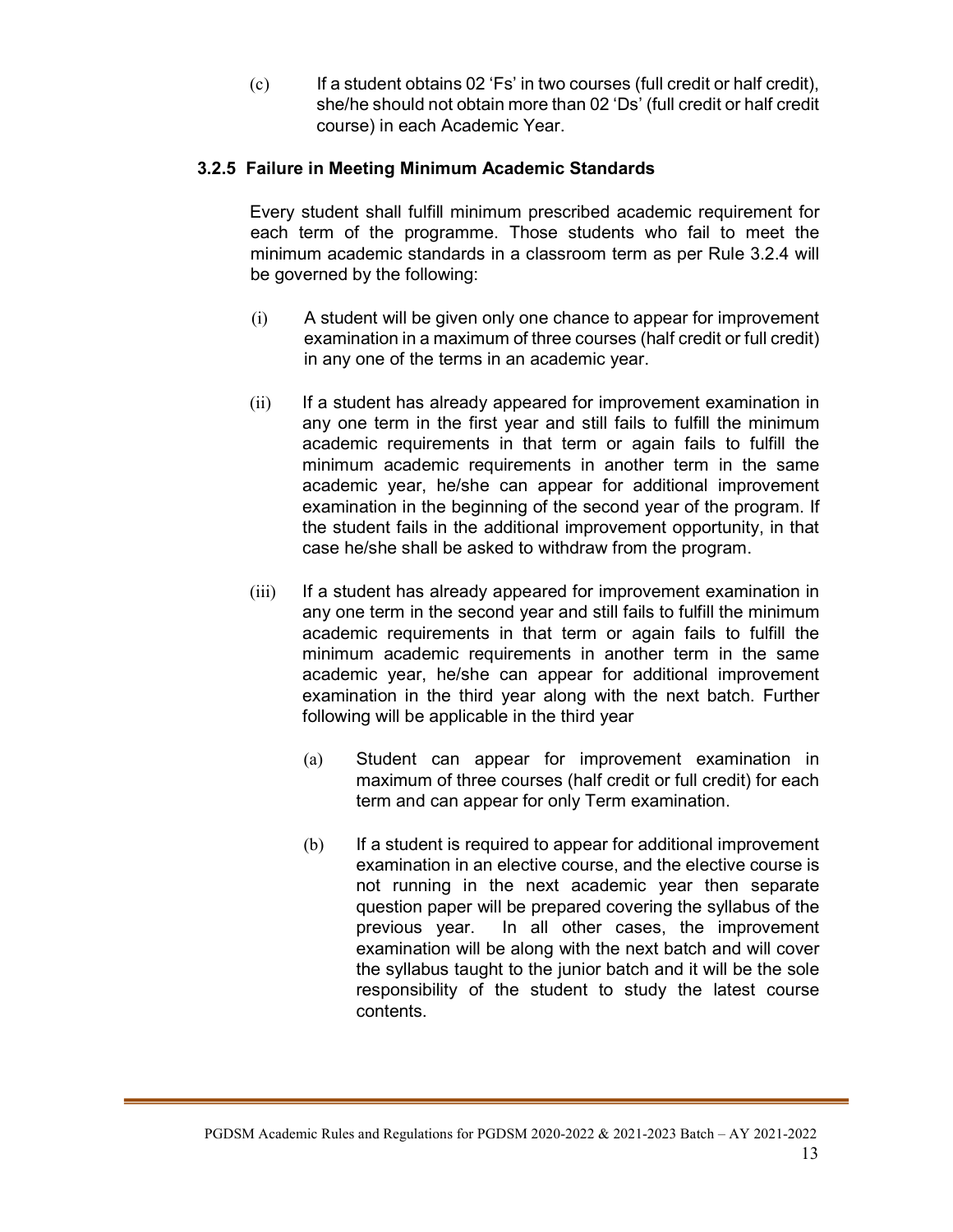- (c) For additional improvement examinations in the third year in any of the term the student is not required to attend the classes.
- (d) Any student who is not completing the programme due to availing of additional improvement chances will not be eligible to sit for placement in any of the years.
- (j) The maximum duration to complete the programme will be 36 months. A student will not be allowed to complete the course beyond 36 months from the beginning of the programme or the completion of the third academic year whichever is earlier.
- (k) A student who is appearing for the improvement/additional improvement will be required to pay the requisite fee and will be solely responsible for finding the dates of the examinations and also to know the contents of the course. The institute in this matter will send no communication to the student.
- (l) A student who is not able to fulfill the minimum academic standards as per 3.2.4 in a term will be provisionally admitted to the next terms and will be provisionally permitted to undergo summer training and the field work components.
- $(m)$  If the student fails to fulfill the minimum academic standards as per 3.2.4, even after availing the additional improvement examination in third year he/she shall be treated as withdrawn from the programme on the declaration of the result.
- e) No appeals made by a student who has been treated as withdrawn from the programme due to non-fulfillment of academic requirements after availing of the above additional opportunities will be entertained.

A student who is not fulfilling the academic standards has to give in writing within seven days of the date of declaration of result that he/she wishes to appear for the improvement examination. If she/he wishes to apply for improvement examination, she/he may request to the Chairperson PGP for the same within one week (7 days) from the date of the declaration of the result of the respective term. In case a student who fails to meet the minimum prescribed academic standard does not apply for improvement examination within one week (7 days) from the date of declaration result she/he shall be treated as withdrawn from the programme and shall be communicated to him/her by the Chairperson-PGP. When the students are in the field work/summer internship, the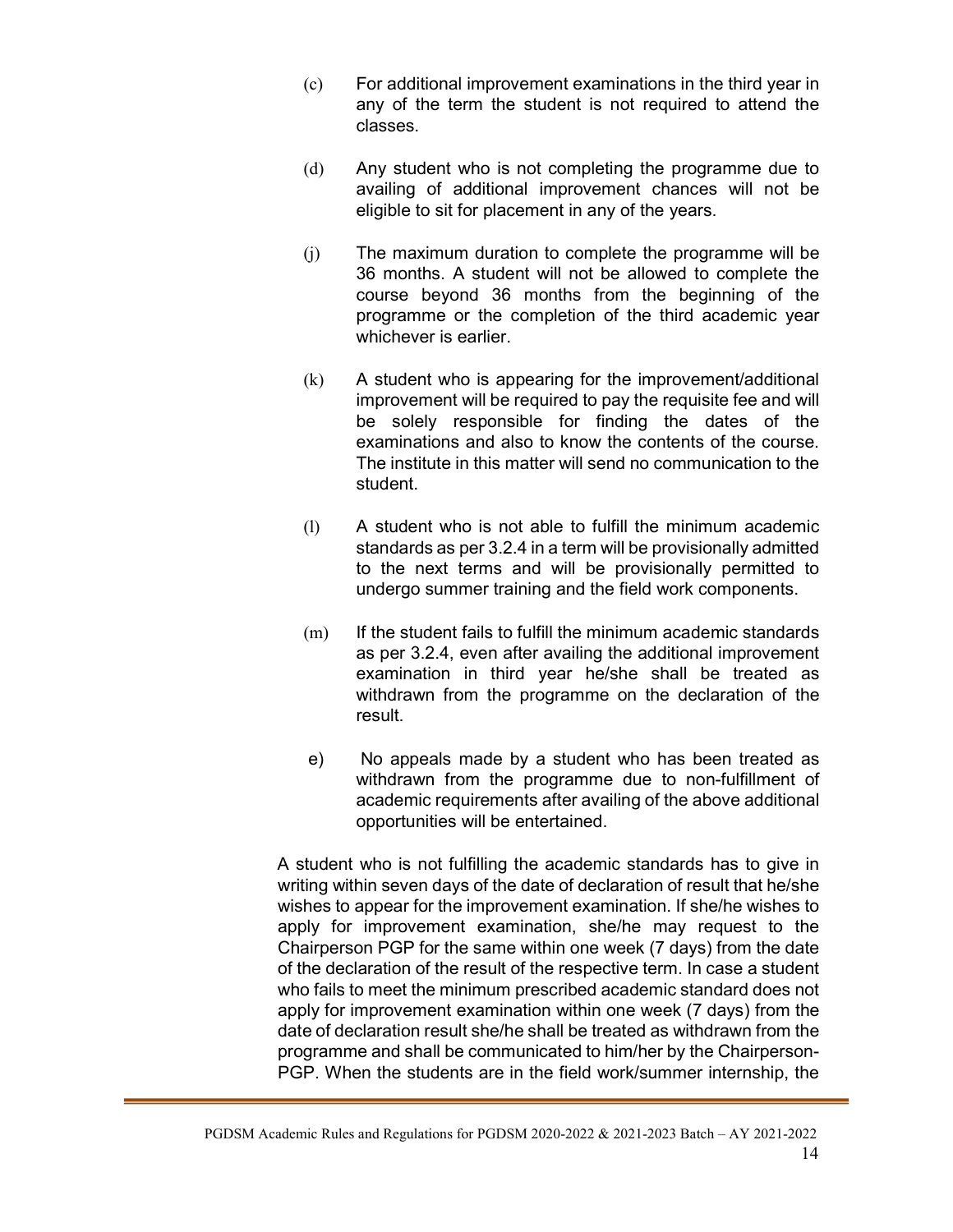one-week time to apply for improvement examination will be counted from the date of their arrival at the campus.

## 3.2.5.1 Improvement Examination

- 1. A student will appear for improvement in term examination, at her/his own cost by the mid of the next class room term (The improvement examination will be conducted, preferably within 15 days after declaration of the result). The grades so obtained will be incorporated in the result of that particular course in which the student has appeared for improvement examination. However, the weightage will remain the same as communicated originally in her/his first appearance.
- 2. A student can appear for improvement examination of the courses in which he/she obtained 'D' & 'F' grades only in a classroom term.
- 3. In case 'D' & 'F' grades are not obtained by a student and the minimum prescribed GPA requirement is not fulfilled, he/she can appear for improvement examination of any course as per his/her choice.
- 4. An examination fee of Rs.1000/- per course will be charged from the student for appearing in the improvement examination.
- 5. Suitable entry shall be made in the transcript against courses passed by improvement examination.

## 3.2.6 Fieldwork and its evaluation

Overall performance of the student in Fieldwork shall be evaluated based on the guidelines as decided by the Field Work Committee. Such guidelines shall be communicated to the students before the beginning of the FW. The Chairperson (FW) shall upload the final grades on Academic ERP as notified by the PGP Cell.

## 3.2.7 Minimum academic requirement to be fulfilled by a student to undergo Summer Internship/Industry project.

A student who has been permitted to appear in improvement examination(s) or required to appear with next batch may be allowed to undergo Summer Internship (SI)/fieldwork/Industry project (IP).

## 3.3 Evaluation of Summer Internship.

The Summer Internship cell of IIFM shall invite the SI offers from various industries, consultancy firms, Research organizations and the same shall be floated to the students for selection. The Student shall work on the problems and task as assigned by the Interning organization and at the end, produce a Summer Internship report.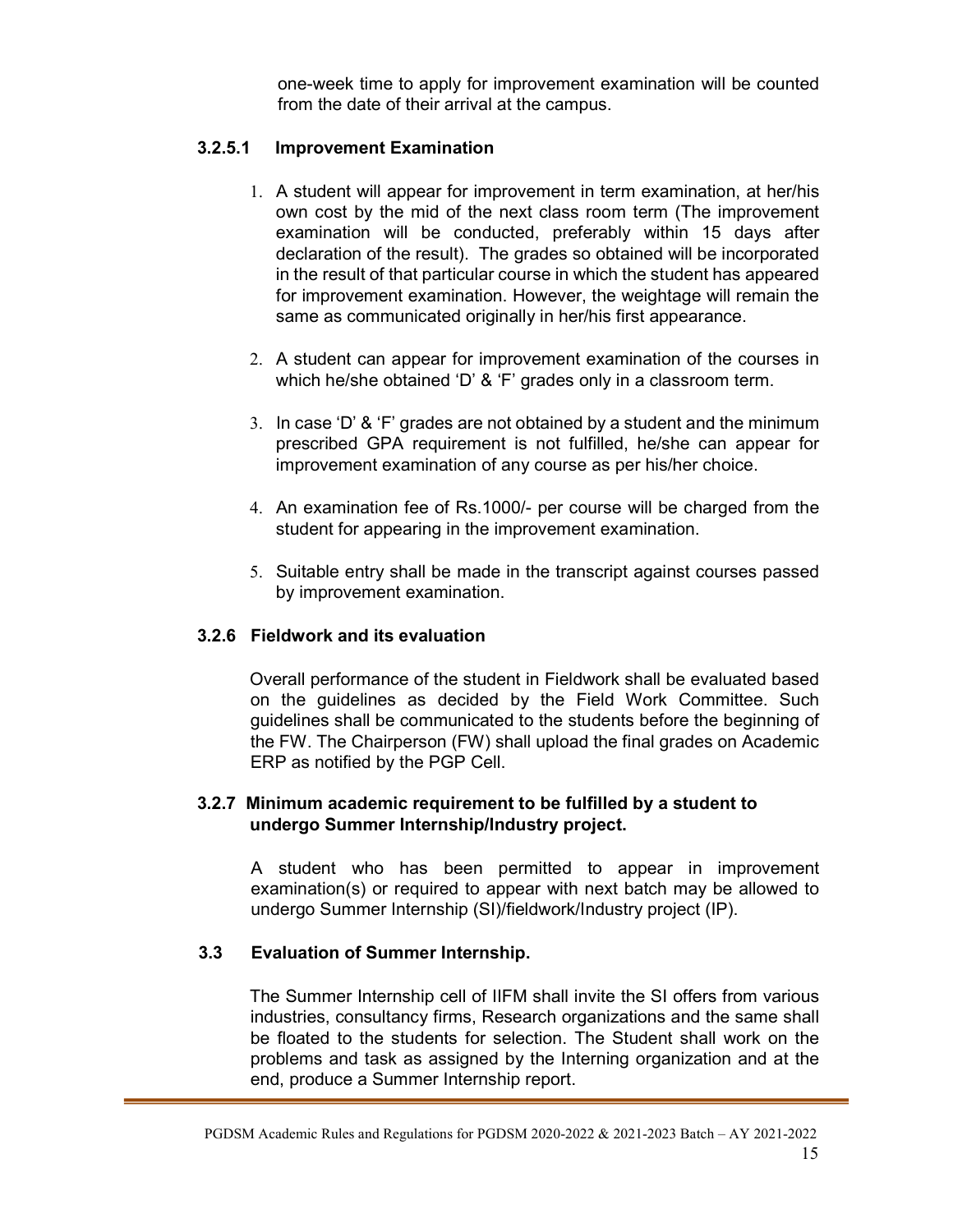As the summer internship has a direct bearing on placements, it is expected that students produce a high standard of work during their Summer Internship projects. Overall performance of the student in each Summer Internship term shall be evaluated on the basis of the following components:

- a) Evaluation of the organization to which the student is attached (50% weightage).
- b) Internal evaluation at the Institute by two faculty members on the report submitted by the students (25% weightage by each internal evaluator; total 50% weightage). The internal evaluation will be based on the SI report alone.
- c) (c) The external evaluation grade of 50% weightage will be added to the internal evaluation grade of 50% weightage (where the normalized internal grade is calculated after adding the two internal evaluation reports).

A student has to follow/ meet the following requirements for successful completion of SI:

- i. It is expected that students complete their Summer Internship work within the stipulated time.
- ii. A student requiring leave longer than three days (during the SI period) has to seek permission from the Chairperson- Placements & Summer Internship, IIFM as well as the host organization.
- iii. Submission of the Joining Report.
- iv. Every student is advised to carefully go through the 'General Instructions for Report Writing' which will be provided by the Cell.
- v. Submission of the Relieving Certificate from the host organization stating that the student has completed her/ his Summer Internship successfully.
- vi. Submission of final Summer Internship report to the P & SI Cell on or before the specified date failing which the students may be awarded an ' F 'grade for their SI project.
- vii. Plagiarized report will attract heavy penalties and may result in the award of 'F' grade.
- viii. IIFM expects its students to conform to strict norms of integrity, honesty, and good conduct in all their dealings.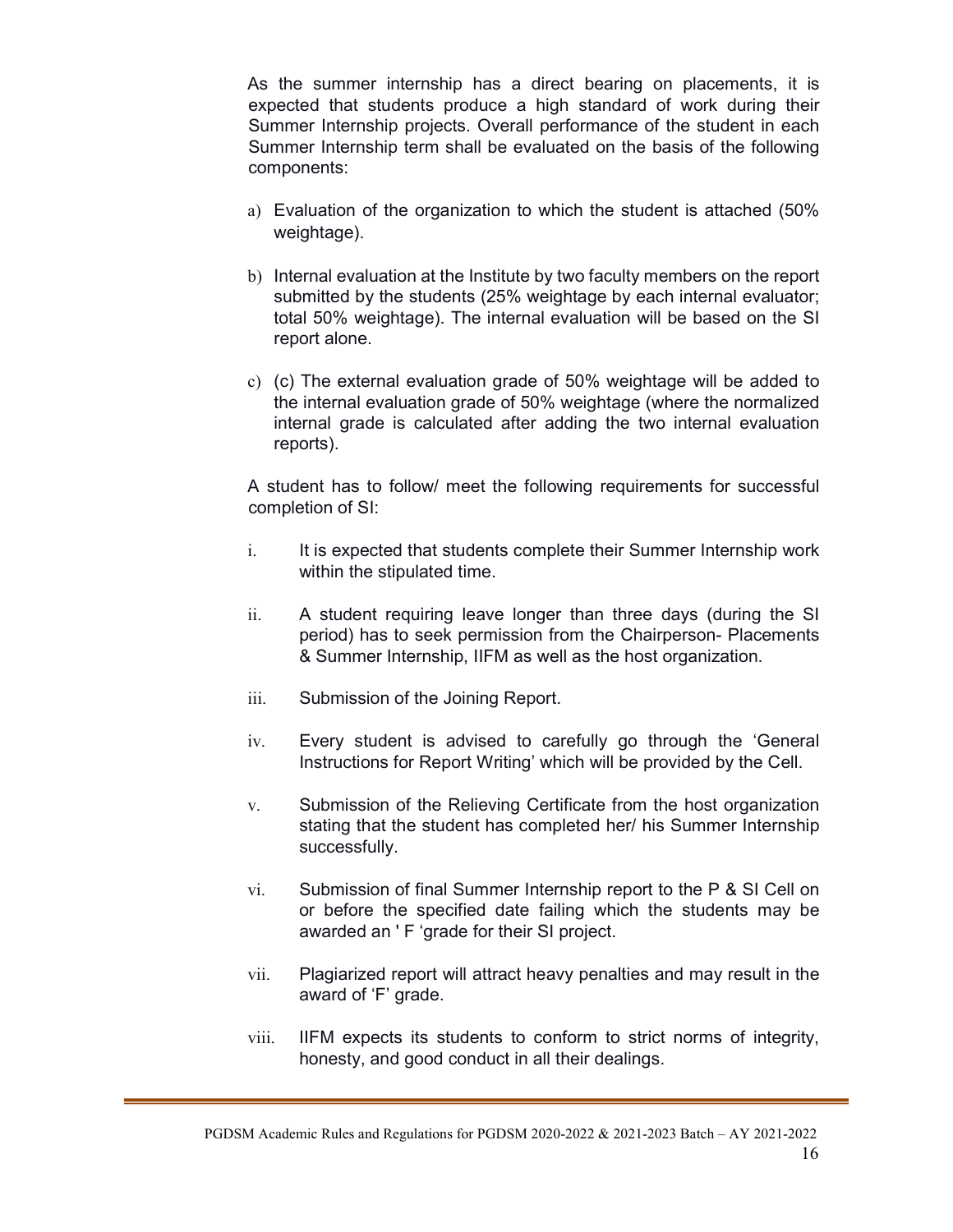ix. It is obligatory for IIFM students to be respectful of the organization's work culture.

The best and second-best Summer Internship projects will be awarded the Director's Prize.

## 3.4 Industry Project (IP) and its Evaluation

The student based on his or her interest shall select a topic related to any of the aspects of sustainability management in industry of his/her choice. The student shall spend a full 8-week period in the industry and is expected to analyze the data and information so collected, present it in form of a professional business report to be submitted to the industry where the project had been carried out. The report shall be evaluated by a panel of examiners appointed within the faculty of the Institute as per the following norms:-

- a) Evaluation of the organization to which the student is attached (50% weightage).
- b) Internal evaluation at the Institute by two faculty members on the report submitted by the students (25% weightage by each internal evaluator; total 50% weightage). The internal evaluation will be based on the IP report and its presentation.
- (c) The external evaluation grade of 50% weightage will be added to the internal evaluation grade of 50% weightage (where the normalized internal grade is calculated after adding the two internal evaluation reports).
- (d) Presentation of the IP report shall be done if a faculty evaluator feels it appropriate and recommends it for presentation.

## 3.5 Guidelines for Elective Courses

The choice of floating elective courses vests with the faculty.

A student has to choose three elective courses of one credit each both in Term-IV and Term-V. The list of elective courses that shall be offered by faculty members will be shared with the students well in advance.

## 3.6 Course on Independent Studies (CIS) During Term IV.

All students will have to opt for a Course on Independent Study (CIS) as one credit unit course in Term IV. The students should work independently on the CIS project. A faculty member will act as CIS Advisor. Any publication coming out of a CIS work shall have the student as first author.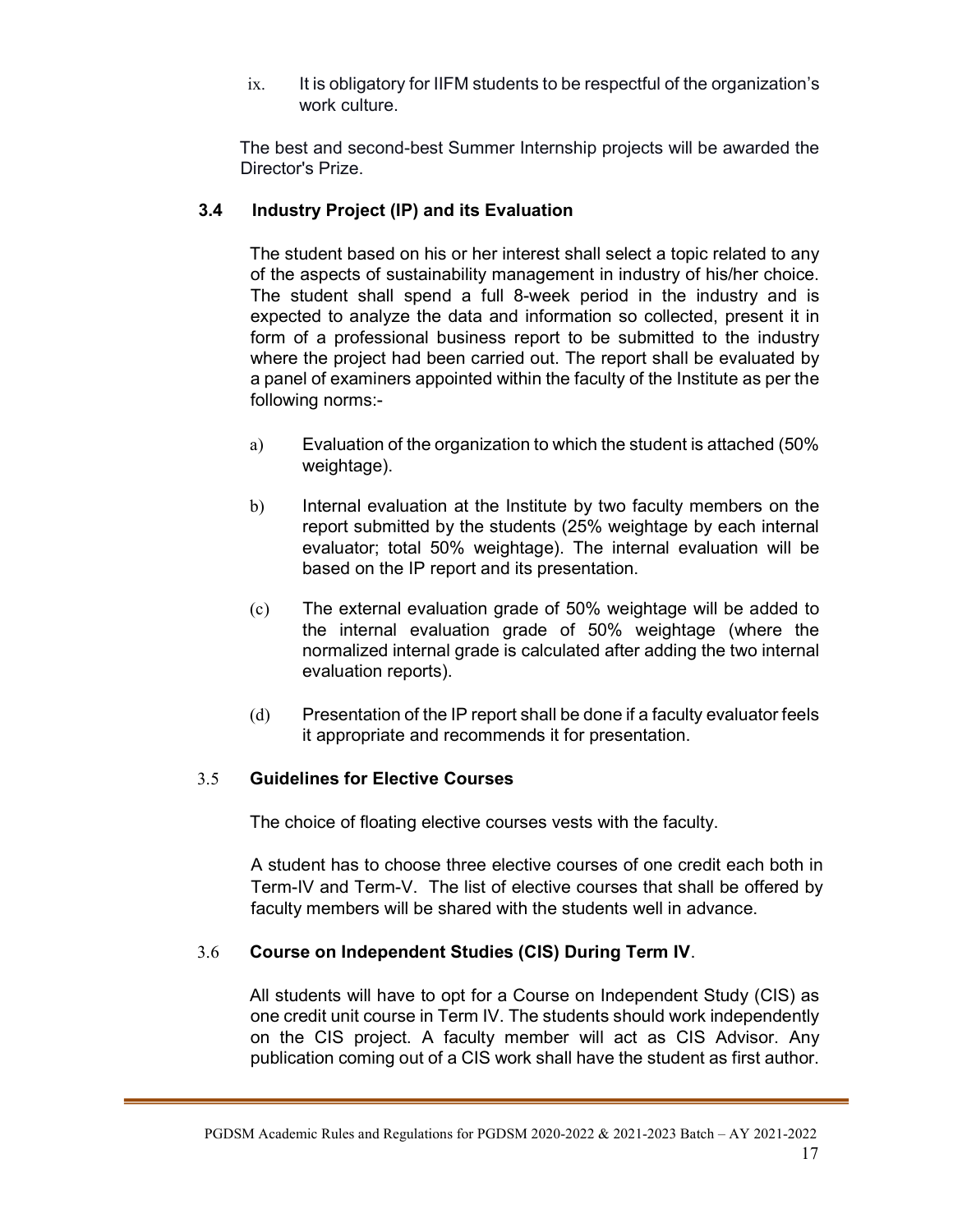- (i) The process of CIS finalization shall start at the beginning of term III and shall be finalized before the beginning of the term IV.
- (ii) A faculty member can guide only one student for CIS.

## 3.6.1 Evaluation of Course on Independent Study

 The evaluation of CIS of PGDSM students will be done in two stages. In the first stage the synopsis has to be presented by the student in the presence of PGDSM students, the CIS advisor and one faculty from the concerned subject area, who will be the faculty evaluator for the CIS as nominated by the Director.

The students are expected to submit a copy of the synopsis and final CIS report, at least three working days before the date notified for the respective presentations or on or before the date notified by the PGP Cell.

**Evaluation Components** CIS Advisor | Faculty Evaluator Synopsis (20%)  $(10\%)$  (10%) (10%) End term presentation & evaluation Report (30%) Presentation (10%) Report (30%) **Presentation** (10%)

The following are the different components & weightage of CIS evaluation.

The Concerned CIS Advisors & Faculty Evaluators are expected to submit the final grade of the CIS within the same date as notified for the other courses of that term.

## 3.7 System of Evaluation Feedback and Provision for Appeal by the students.

## 3.7.1 System of giving evaluation feedback to the Students.

The evaluation feedback of the quizzes, assignments, midterm classroom test etc. will be communicated to the students by the course faculty through returning the same to the students after evaluation as and when these are conducted but not later than the start of the term examination. However, no photocopies of the original evaluated answer sheets of any papers/courses shall be provided either to the students or to any other student / persons on any ground.

The PGP Cell will fix a date and time and will show the term answer sheets to the students.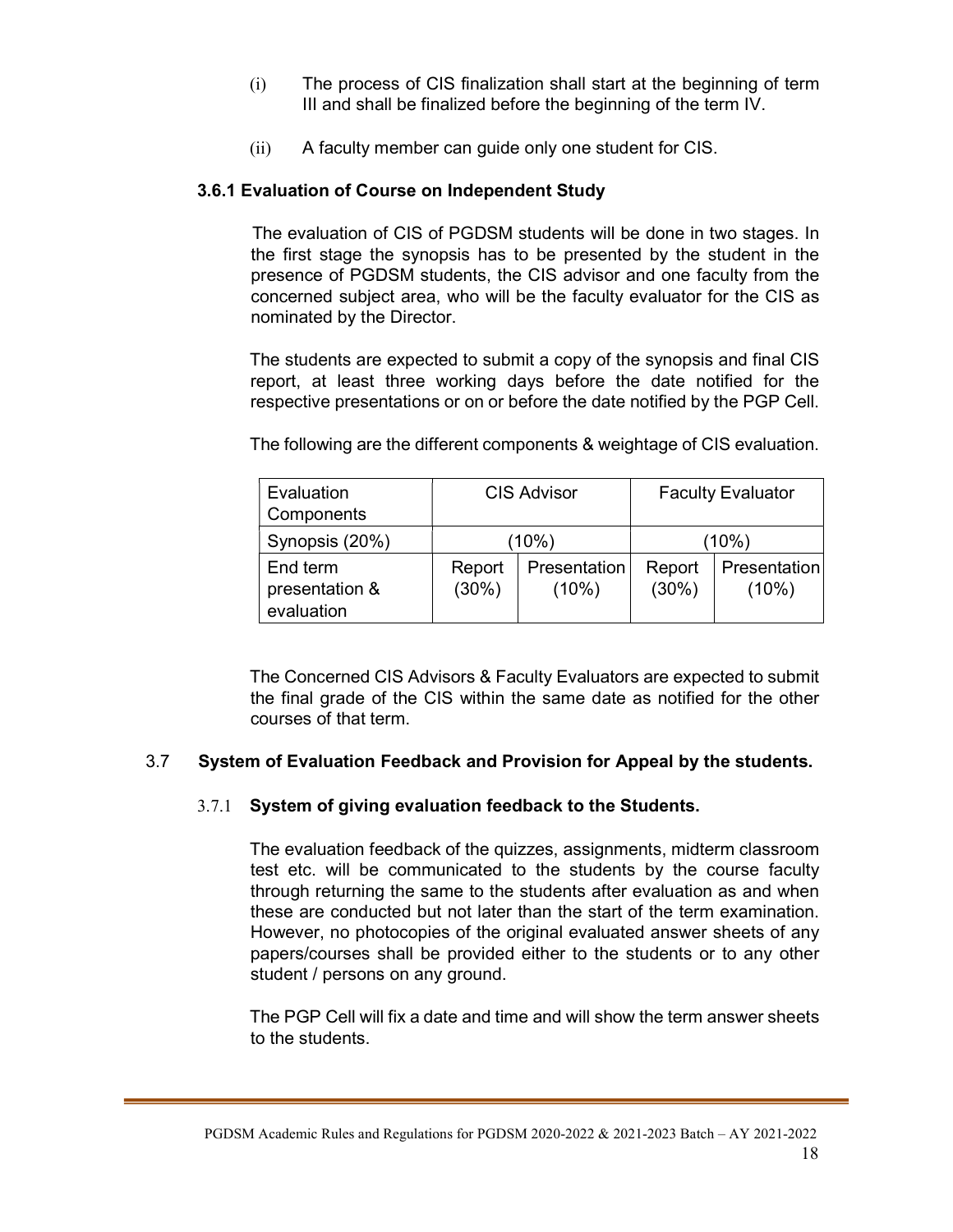## 3.7.2 Provision of request for re-evaluation by the student

Students will be shown the answer sheet of term exam/improvement exam by the PGP Cell. After going through the answer sheet if the students feel that there are some issues concerning the evaluation, the student will indicate the same in a prescribed re-evaluation form and submit it to PGP Cell within 3 working days of receiving the marks/grades. Student will also pay the requisite fee as prescribed, and submit the copy of the receipt in the PGP Cell. PGP Cell will forward the form along with the answer sheet to the Principal Instructor/Course Coordinator for revaluation. The result of revaluation will be communicated to the student within 7 days of receipt of form and payment of fee. Payment fee of Rs.100 per course shall be charged from the student.

In case of totaling errors and unmarked questions, the student shall inform the manager (AA) and fill the re-totaling and unmarked question form to be attached with the answer sheet. The result of re-totaling/unmarked question shall be communicated to the student within 3 working days.

Under the current circumstances of the examination being conducted in an online mode, each course coordinator shall publish the result of term exam/improvement exam through the online exam portal used for the purpose. On, going through the answer sheet if the students feel that there are some issues concerning the evaluation, the student will communicate the same to the concerned course coordinator through email within three days for the revaluation. The Concerned course coordinators shall communicate the result of re-evaluation to the student. The decision of the course coordinator shall be final in this regard. No fee shall be charged for re-evaluation until the time the exams are conducted in an online mode.

## 3.8 Guidelines for Examinations

(a) Use of audio-visual during term examinations.

The term exam answer sheets can be subjected for revaluation; therefore, the audio-visual inputs should not be used for term examinations. If the course content demands use of audio-visual for evaluation, they can be incorporated with other components of evaluation, such as quiz, assignment, etc.

(b) Open book examination.

 Open book and notes examination during term exam may be avoided. However, if a Principal Instructor/Course Coordinator very strongly feels and has indicated it in the approved course outline, in that situation only one standard text book may be allowed as reference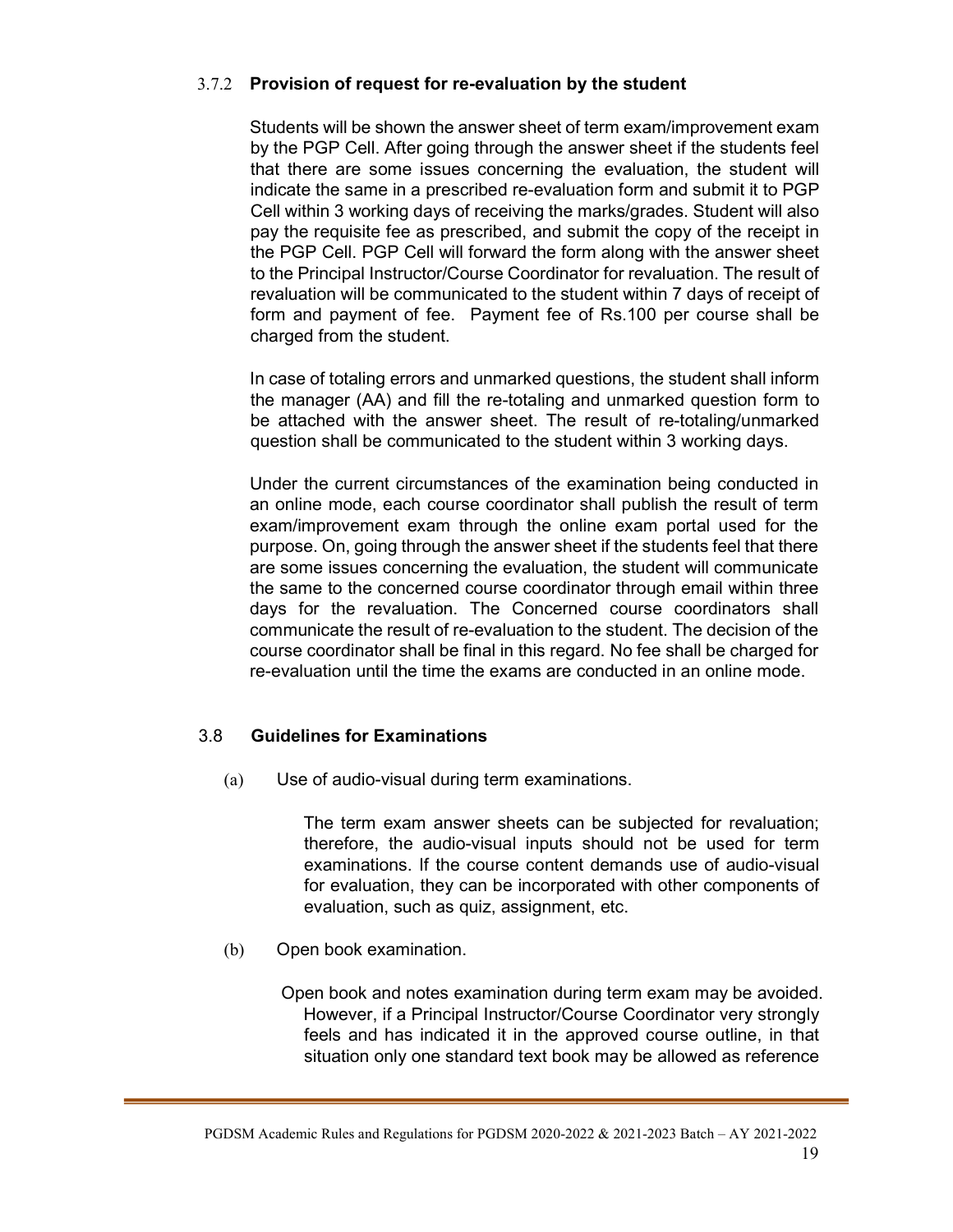during the examination. In no case loose notes and class notes will be permitted during term examinations.

## 3.9 General Examination Rules and Regulations

- 1. All students should occupy their respective seats five minutes before the scheduled time. Any student found not occupying her/his allotted seat at the scheduled commencement time of the examination may be disallowed from the examination. The students should put their signature on the attendance sheet circulated.
- 2. Students are not permitted to use pencils for writing answers in examinations.
- 3. Students are not permitted to carry any of their bags/folders/notes/mobile/cell phones/electronic gadgets in to the examination hall. All such materials, other than those specified by the instructor or the PGP Cell, must be kept outside the examination hall/classroom before the start of the examination. The student must ensure that no such material is found near their allotted seat.
	- (i) The student shall not go out of the examination hall without the prior permission of the invigilator. Ordinarily no student shall be permitted to temporarily leave the examination hall while the examination is in progress. However, permission to temporarily leave the hall may be granted in exceptional circumstances:
	- (a) Where the examination is for more than two hours no such permission shall be given during the first one-and-a-half hours and during the last half-an-hour of the examination
	- (b) Where the examination is of two hours or less, the students will not be permitted to leave the examination hall at all.
	- (c) Not more than one student shall be permitted temporary absence from the examination hall at any given time.
- 4. The student should not refer to any book, paper or other notes, mobile phone, electronic gadgets, except where open book examination is conducted and permission has been granted by the course coordinator for the same.
- 5. Consultation with another student in any form is prohibited. Anyone who wilfully provides assistance to fellow students will also be considered as guilty of violation of rules. When the examination is in progress, if any student is found to be discussing anything with another student, either in or outside the examination hall, the same will also be treated as adopting unfair means. Strict vigilance and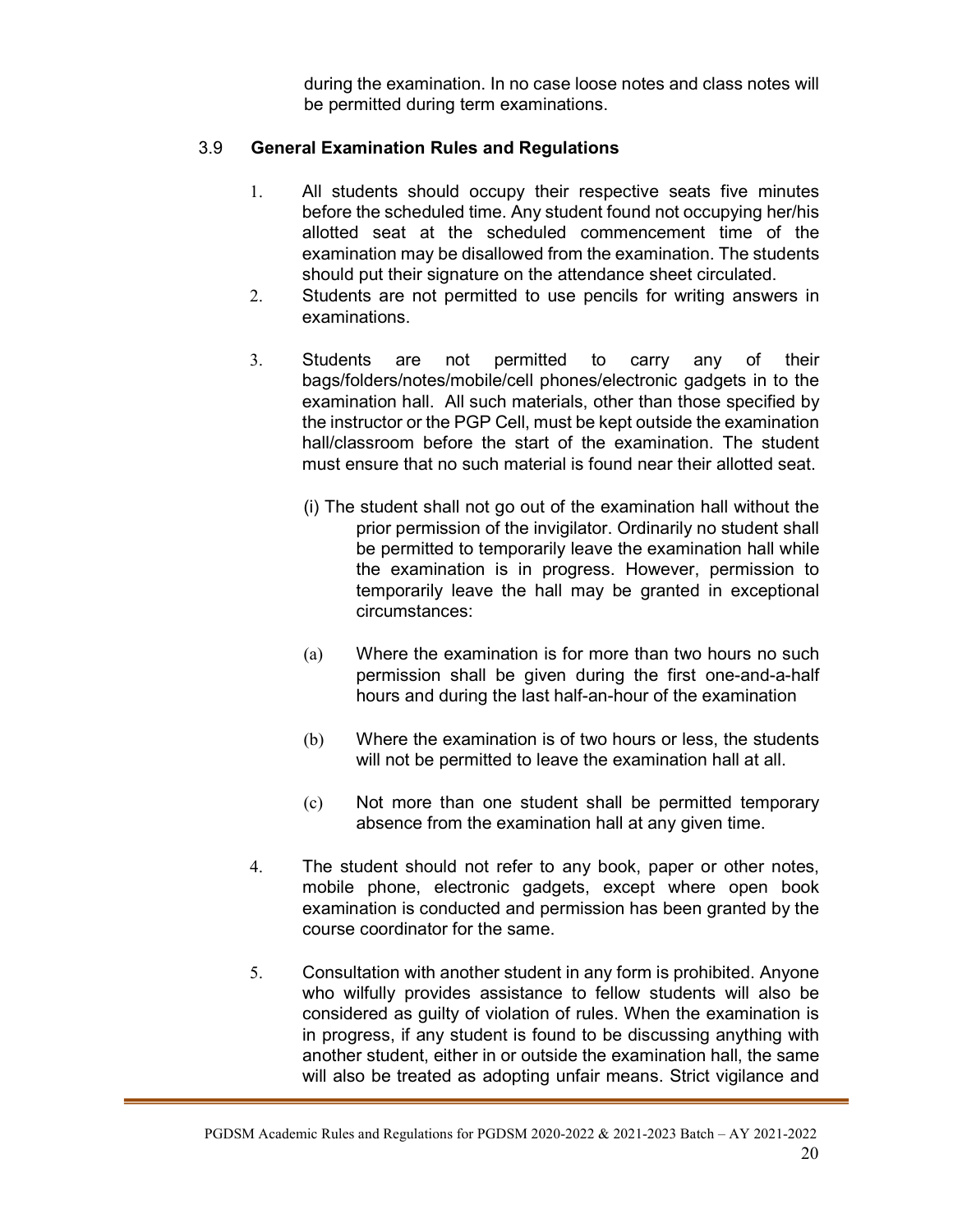random checking will be done in this regard, and severe punishment will be imposed whenever a student is found to be violating these regulations.

- 6. The students must hand over their answer sheets to the invigilator before leaving the examination hall. Under no circumstances the answer books to be taken out of the examination hall.
- 7. Unused supplementary sheets should be returned to the invigilator along with answer sheets. Appropriate action will be taken against those who are in possession of unused supplementary sheets.
- 8. Concerned Principal Instructors/Course Coordinators (as Invigilators) have been authorised to summarily disqualify any student who is found to contravene any of these instructions or resort to any unfair means.
- 9. There will not be any make up/re-examination on account of absence from term examinations on any ground. Students on authorised leave on medical ground or otherwise may be given an opportunity to repeat course(s) or appear in an examination in the next academic session with the next batch, if so permitted by the PGP Committee.
- 10. Students should not write anything (except name and roll number) pertaining to the subject matter on the question paper. The students should not tearoff any page from the main/supplementary answer sheets.
- 11. Students should not write anything other than the answers to questions asked in the relevant question paper (notwithstanding rough work related to the exam). Any mark, inscription, annotation, remarks, appeal that purportedly reveals or attempts to reveal the identity of the examinee or is directed to influence the examiner in any extraneous manner with an intention to compromise the spirit of an impartial evaluation system will be treated as unfair means and will be dealt with as per Rule 5.0
- 12. Breach of examination rules and regulations will be dealt with strictly including award of 'F' Grade in the concerned course or even expulsion from the programme as outlined under the disciplinary norms mentioned in Rule 5.0
- 13. Until the time that the online exams are going on, all students are expected to log in the designated exam portal at least 10 minutes before the start of the exam time to avoid any last minute login related issues. Students must ensure that they have adequate internet connectivity in advance.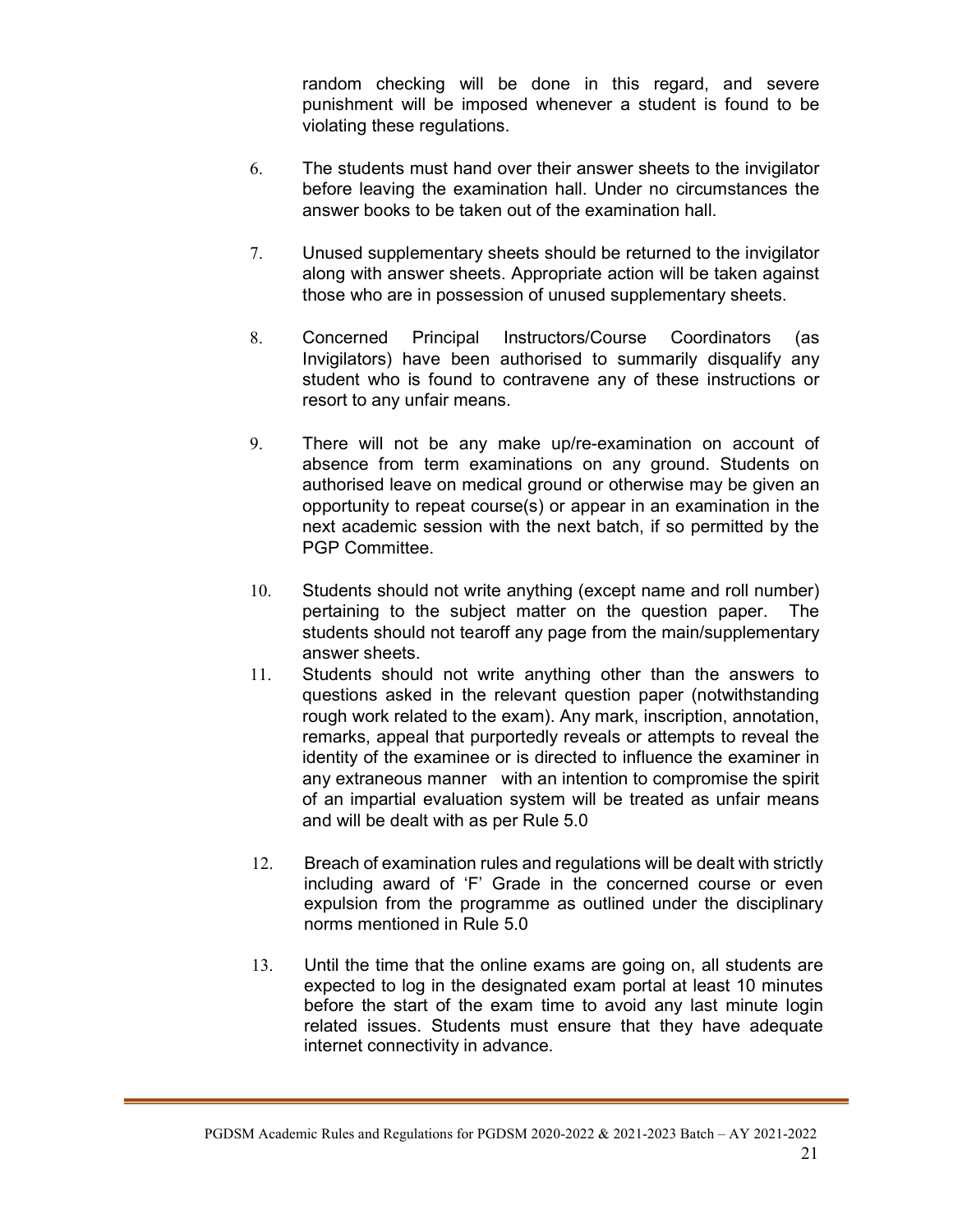## 3.10 Approval of Term wise grades

The results of all the terms will be approved by the PGP committee and will be ratified by the Faculty Council. Subsequently the Chairperson-PGP will communicate the result to the students. If there is a clear-cut case of not meeting the standards of academic requirement by any student, that student can be asked to withdraw from the PGDSM programme by the PGP Chairperson after approval by the Director.

## 3.11 "No Dues Certificate"

The PGDSM 2019-2021 batch students should complete the "No Dues Certificate" process by the end of Term-V.

## 4.0 ATTENDANCE REQUIREMENT

- 4.1 Minimum Attendance Requirement
	- 01. It is expected that students should attend all the classes in all courses in each term of PGDSM.
	- 02. A student has to ensure minimum 80% attendance (24 sessions in a 30 sessions full credit course and 12 sessions in a 15 session half credit course) in all the classroom terms.
	- 03. A student not meeting minimum attendance requirement will have the following grade cuts in the particular course in which there is shortage of attendance.

| Grade Cut<br>Grade Cut<br>No.<br>of.<br><b>Sessions</b><br>not<br>Attended |                          |                              |                              |  |  |  |  |  |  |
|----------------------------------------------------------------------------|--------------------------|------------------------------|------------------------------|--|--|--|--|--|--|
| Credit<br>Full<br>Course                                                   | Half<br>Credit<br>Course | <b>Full Credit</b><br>Course | <b>Half Credit</b><br>Course |  |  |  |  |  |  |
| 7                                                                          | 4                        | 0.35 Grade<br><b>Points</b>  | 0.18 Grade<br><b>Points</b>  |  |  |  |  |  |  |
| 8                                                                          | 5                        | 0.55 Grade<br><b>Points</b>  | 0.28 Grade<br>Points         |  |  |  |  |  |  |
| 9                                                                          | 6                        | 0.75 Grade<br>Points         | 0.38 Grade<br>Points         |  |  |  |  |  |  |
| 10 & above                                                                 | 7 & above                | F Grade                      | F Grade                      |  |  |  |  |  |  |

04. If a student has already obtained 'F' Grade in a particular course in which he/she has attendance shortage, then the grade cuts will be made from the total grade points obtained by the student in that term.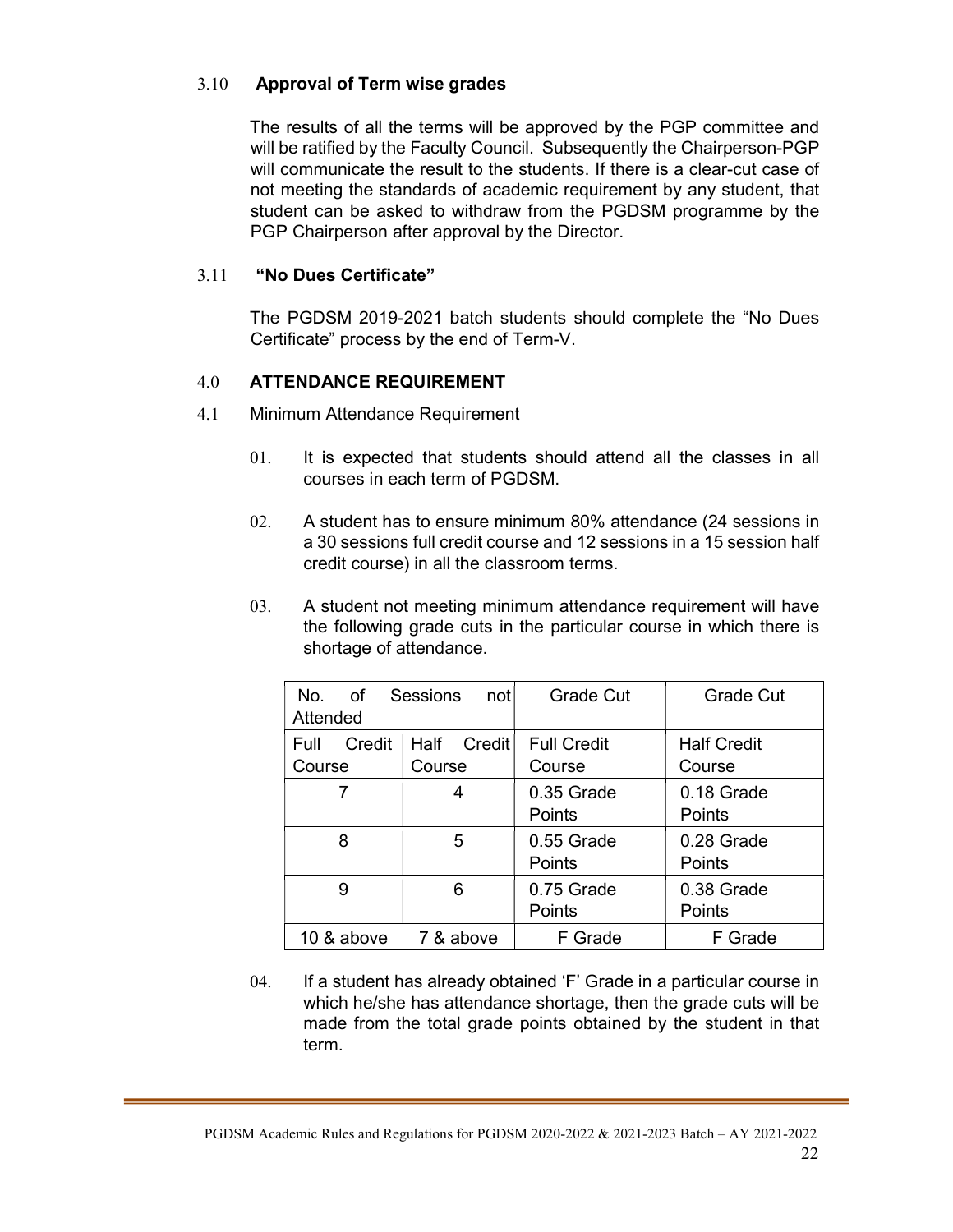- 05. No appeals against the grade cuts will be entertained.
- 06. Keeping the track of attendance will be the sole responsibility of the student.
- 07. The students obtaining F grade because of shortage of attendance shall not be eligible to write improvement exams. Such student will have to come in the third year of the program and repeat the term for the subjects in which they had shortage of attendance. The students will have to pay the requisite fee for the same on pro rata basis as decided & Communicated by the PGP Cell.
- 08. It shall be the sole responsibility of the student to contact the PGP Cell and write exams. Hostel facilities shall not be provided to the students in such cases.
- 09. Exemption may be given for absence up to 9 sessions for 1.0 credit course and 6 sessions for 0.5 credit course only under rare cases/ medical reason which involves hospitalization/acute illness/unforeseen tragedy in family. Such students should submit their application with proper medical papers/reasons within two days of resuming classes. Any late submission of application shall not be entertained by the PGP Cell. The exemption shall be subject to approval by the Director
- 10. The Institute will have a right to defer grade cuts for all students as and when it is assessed that it is not possible to implement such a mechanism in fair and transparent manner.

## 4.2 Attendance for Extra Classes

One credit course includes 30 sessions and half credit course includes 15 sessions. Official attendance (for the purpose of the minimum attendance requirement) will contain attendance for only 15 sessions for half credit course and 30 sessions for one credit course. Attendance for any extra class should not be part of the official attendance sheet. Attendance for all the courses shall be marked on the Academic ERP, which shall also be visible to the students.

## 4.3 Absence in Examination on Medical Ground

In case, a student misses midterm test & term examination on account of illness of self, requiring complete bed rest/hospitalization within permissible limit or terminal illness or death of immediate family member, she/he may be permitted by the Director to appear for examination, retaining the same weightage of the component, within two months of the next class room term. The examination will be conducted, preferably before term exams of the next term. The information regarding such illness and student's inability to appear for the term exam must reach the PGP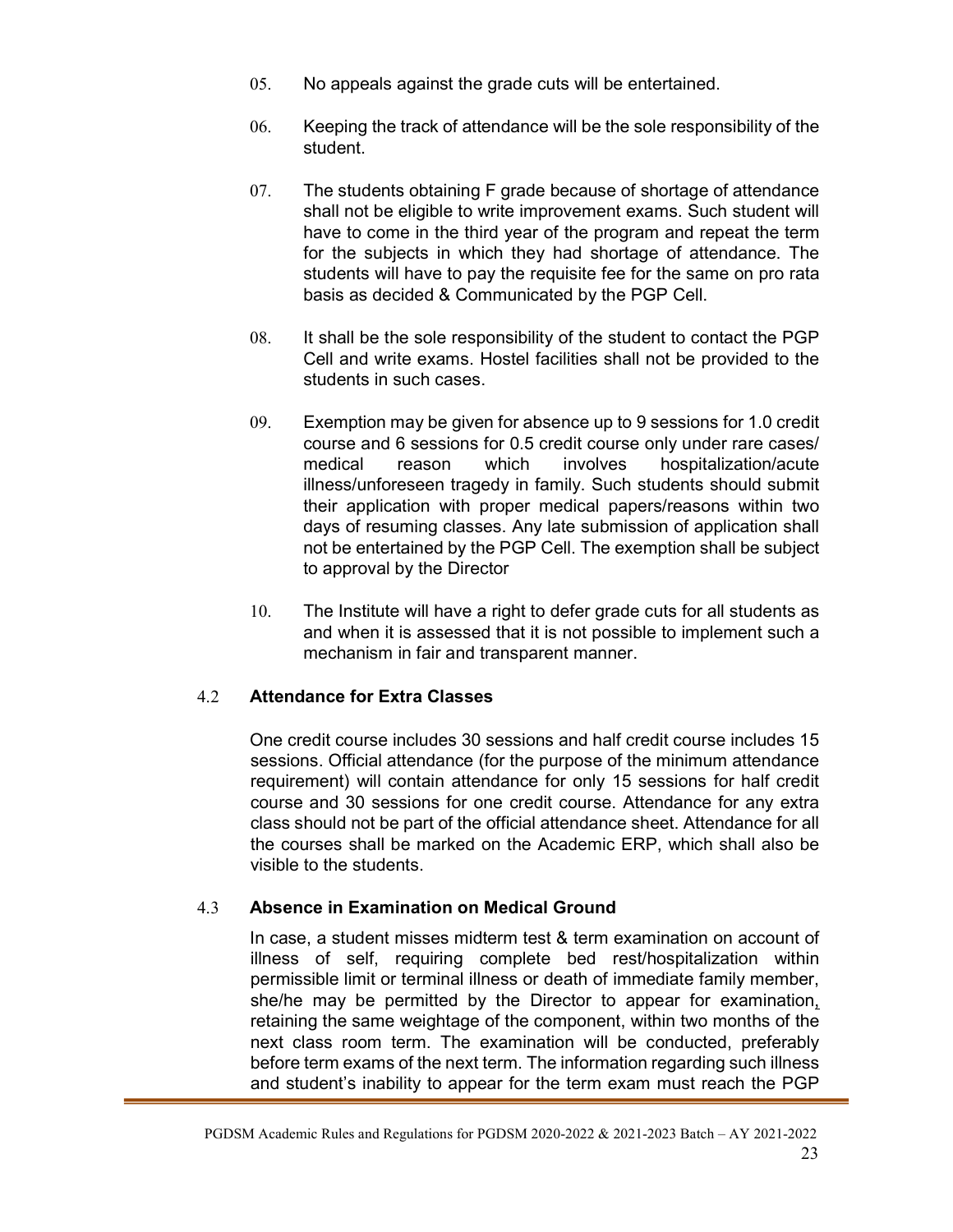cell before the scheduled term exam. Any request received afterwards will not be entertained.

In case a student misses Mid-term Class Test (MTCT) because of authorised absence, she/he should approach the faculty concerned for administering the same. It shall be solely the responsibility of the student to ensure that her/his makeup MTCT is conducted on time. Such makeup exam under all circumstances must be conducted before the end term exam.

#### 4.4 Attendance during Summer Internship/Field Work

Students should be present on all working days in the host organization during summer internship. The classroom attendance rules will not be applicable in summer internship. Any absence on grounds of health condition or personal exigency will require prior approval from the SI chairperson and reporting officer of the host organization.

Students should present on all working days in the field work place/host organization. The classroom attendance rules will not be applicable during fieldwork assignments. Any absence on grounds of health condition or personal exigency will require prior approval from the accompanying faculty with due intimation to the fieldwork chairperson.

#### 4.5 Proxy Attendance

Practicing proxy attendance is a serious offence and if caught, suitable disciplinary action shall be taken by the Central Disciplinary committee. If the real culprit could not be identified, the entire class will be made responsible for the offence and PGP Committee will recommend a suitable disciplinary action.

#### 4.6 Recording Attendance

The attendance shall be in a manner as duly notified by the PGP Cell from time to time.

## 4.7 Adherence to Class Time Table

- 01. The announced time table should be strictly adhered to.
- 02. The rescheduling of the classes shall be permitted only in exceptional cases with prior notice.
- 03. However, swapping of classes with other faculty members shall be allowed with due intimation to the PGP cell.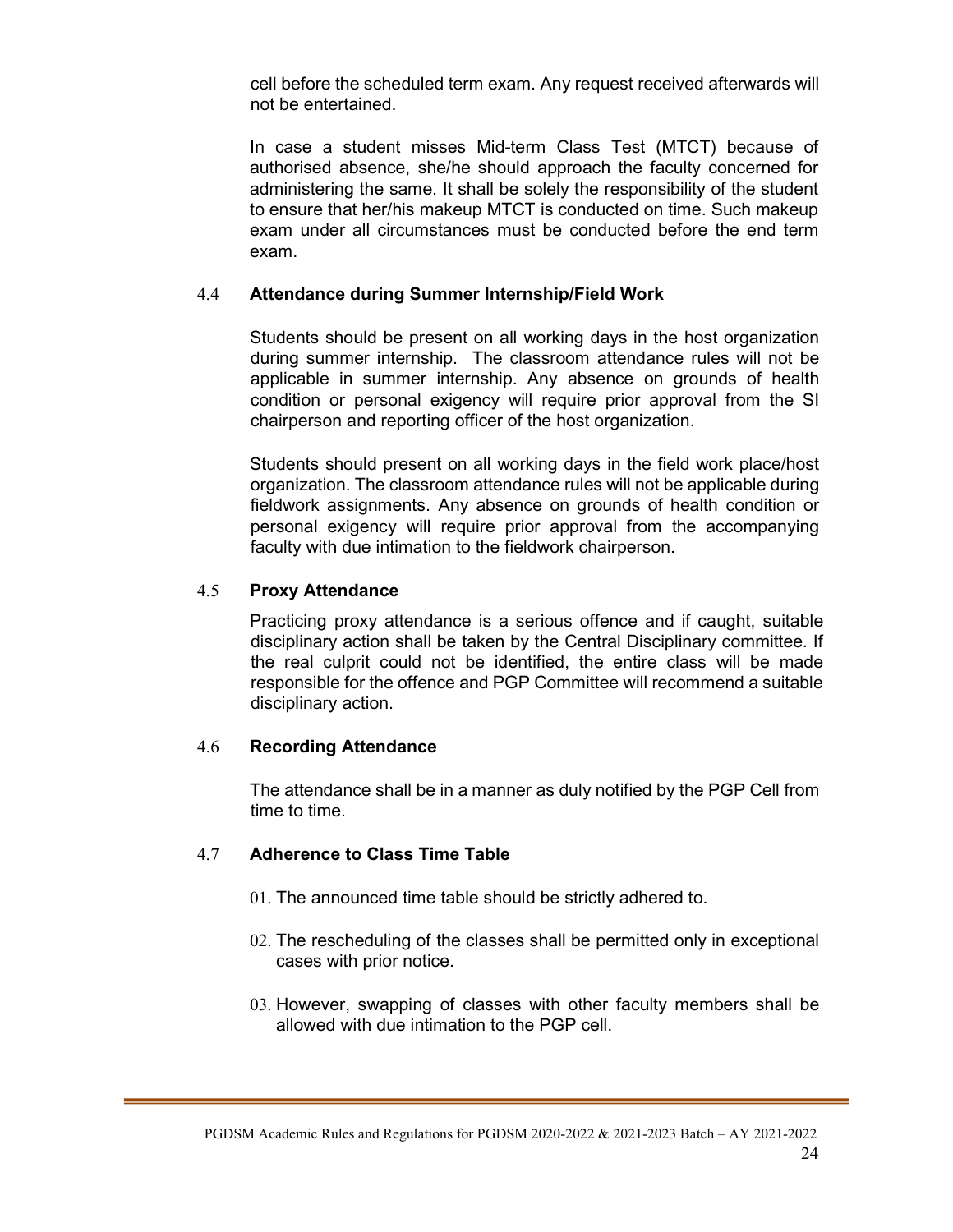## 5.0 DISCIPLINARY NORMS

## 5.1 Academic Discipline and General Conduct

Apart from the Academic norms set above, every student is required to fulfil the following disciplinary norms:

- a. The Institute expects its students to conform to strict norms of integrity, honesty and good conduct in all their dealings. It also expects the students to abide by the rules of the Institute both in letter and spirit.
- b. A gender sensitive environment creates the right conditions for fullest utilization of human potential. IIFM advises all its students to exercise utmost vigilance in this regard and not engage in any behaviour that disrupts gender amity on the campus. Any breach of the above, will attract appropriate disciplinary action.
- c. As per directions of the Hon'ble Supreme Court, ragging in technical institutions is unacceptable activity and deserves severe punishment. Hence all the students of IIFM are expected not to indulge in any form/way of ragging activities. Strict vigilance and random checking will be undertaken by the anti-ragging committee/squad, and severe punishment will be imposed, including expulsion from the institute, whenever a student is found to be violating the Hon'ble Supreme Court's directions by indulging himself/herself in the act of ragging.
- d. This is a residential course and all students are required to stay in the campus hostel.
- e. Smoking and consumption of alcoholic beverages on the campus is strictly prohibited.
- f. The students shall attend all sessions of each course in each classroom term, lectures by guest faculty, and other programmes, which may be arranged by the Institute for the students.
- g. Attendance in the Fieldwork segments and the Summer Internship & Industry project module shall be as per the rules of the Institute and the organisations to which the students are attached.
- h. The students shall ensure high ethical standard and integrity. Adoption of dishonest and unfair means at any stage of the programme will attract severe penalty and may lead to expulsion from the PGDSM Programme and the Institute.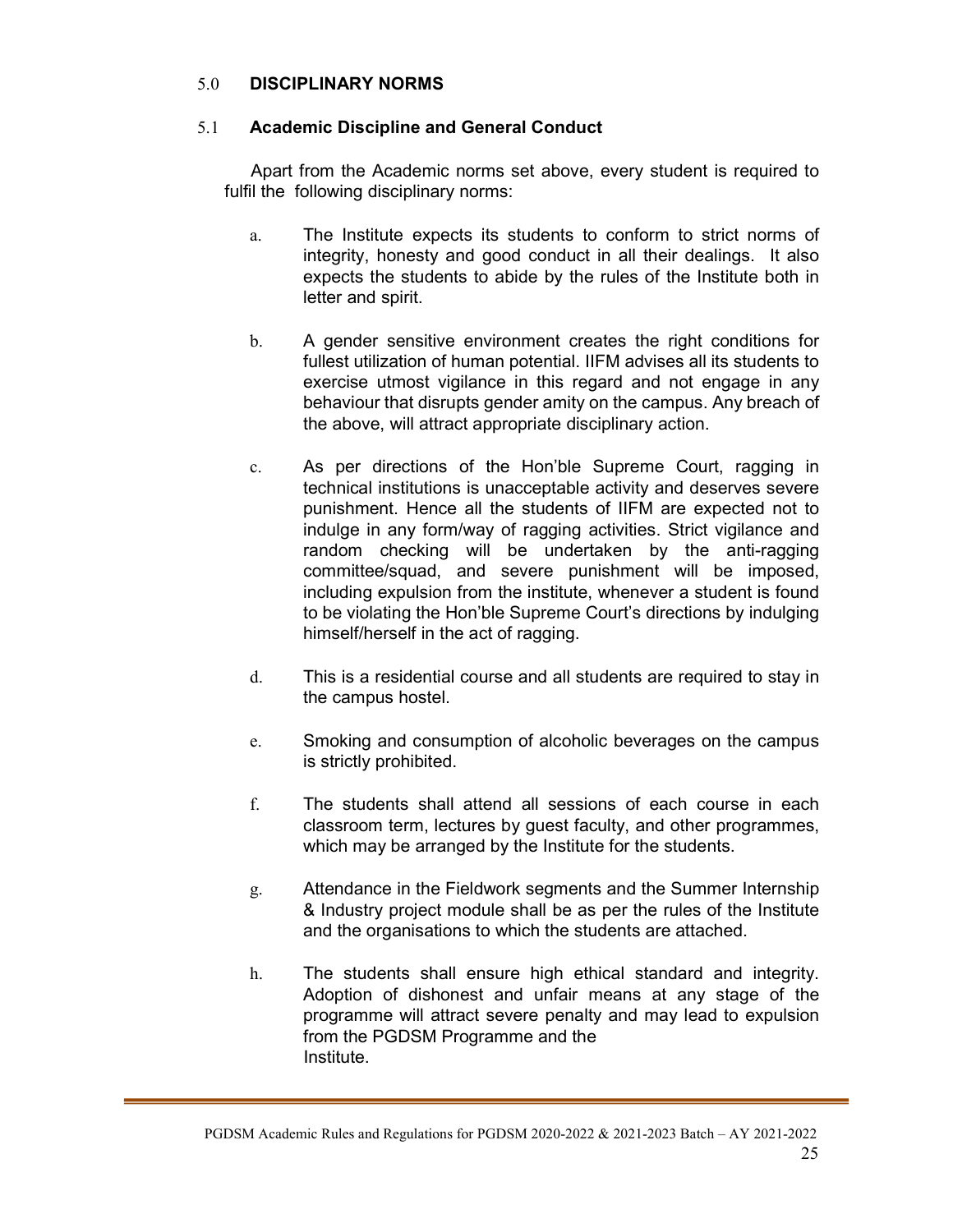The Institute attaches utmost importance to integrity and honesty in all academic activities of the students. The students must maintain strict discipline in the classroom; in writing assignments; undertaking Field Work, Summer Internship and Industry project; appearing in examinations, tests, quizzes, take-home assignments, and all other segments of academic work. Resorting to copying or helping other students to copy in any way in the examination halls, quizzes, home assignments or any other elements of evaluation or passing or receiving papers in connection with any academic work to be evaluated or canvassing for grades is strictly prohibited. Unless otherwise specified by the instructor, the students shall not collaborate in any way so far as their writing effort is concerned in connection with home assignments. Penalty for breach of academic discipline may amount to expulsion from the PGDSM Programme/Institute.

 Use of unfair means in the term examinations will attract severe disciplinary action and the punishment may include award of an 'F' grade in the concerned course & suitable entry in the grade sheet/expulsion from the program. In any case if a student is found to have repeated the act of copying or collaborating in copying or have used unfair means in examinations a second time, she/he will be expelled from the programme. The students who have been asked to withdraw from the course should vacate the Hostel Rooms within 07 days failing which the Institute may forcibly vacate them at their costs and risks.

- i. It is expected that all the students must attend official functions of the Institute. The students while attending the official functions must maintain formal/proper dress code. Students must abstain from indulging in any behavior or making unwanted remarks/comments which may tarnish the image and expectations of the Institute at such functions. Contravention of the above norms may invite disciplinary action as decided by the PGP committee.
- j. The students are not allowed to carry any eatables in the classrooms, examination hall, library and computer centre.
- k. In classrooms the use of laptops and mobile phones may be permitted by individual faculty depending on pedagogy used. However, in quizzes, midterm tests and exams, unless specifically instructed, the use of mobile phones and laptops is not permissible.
- l. Unauthorised Audio/video recording of class room /field sessions of faculty/guest faculty using electronic or other devices is strictly prohibited..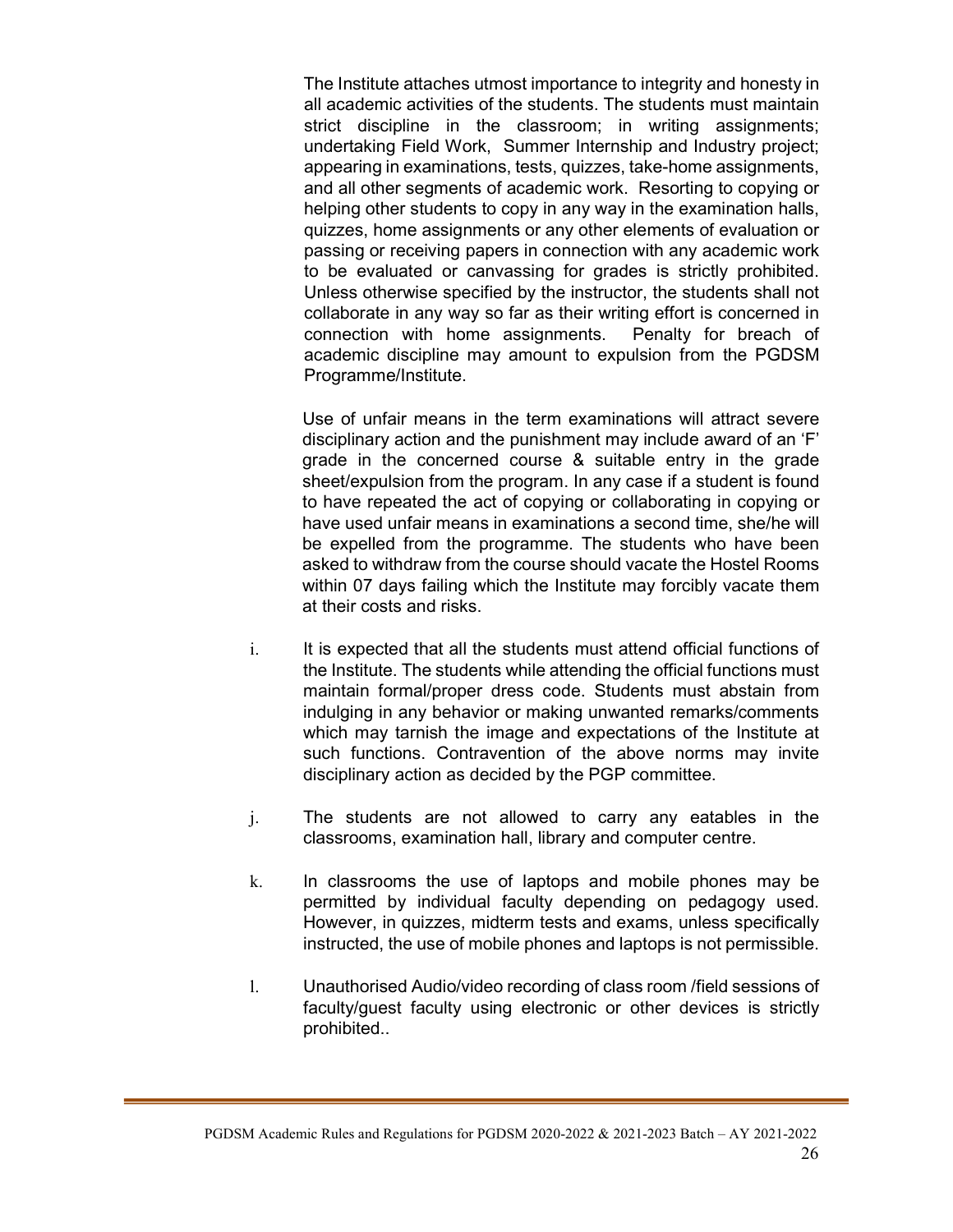- m. In case of breach of academic discipline in the class, if considered significant by the faculty the matter may be reported to the PGP Committee for disciplinary action.
- n. Any disqualification (Academic requirement, Use of unfair means) shall debar the students from becoming eligible for award of scholarships and scholastic medals.

## 5.1.1 Disciplinary Committee

In the event of any PGDSM student not adhering to the academic discipline and general conduct expected of her/him, a complaint could be registered against the student(s) concerned. An inquiry into such complaint(s) is/are conducted by PGP

Committee which will also act as the Disciplinary Committee for PGDSM matters.

## 5.1.2 Disciplinary Procedure

On receiving a complaint against a student or acting suo-motto, the Chairperson PGP shall initiate disciplinary action against any student for any alleged misconduct. In such cases, the following procedure shall be adopted:

- a. The Chairperson-PGP seeking explanation for the breach of discipline will issue a letter to the involved student.
- b. On obtaining the response from the involved student the matter will be discussed in the PGP Committee. If the PGP Committee is not satisfied with the response of the involved student, it shall refer the matter to the Central Disciplinary Committee (CDC) for enquiry. The student would be given an opportunity to explain her/his case before the CDC. The CDC may call others also for facilitating the inquiry. At the conclusion of the inquiry, the CDC shall forward its findings and recommendations to the PGP Committee.

## 6.0 DISCIPLINARY ACTION

Any violation of the prescribed norms will attract disciplinary action as deemed fit. The PGP/CDC Committee shall either exonerate the student or impose any one or more of the following penalties.

- □ Imposition Fines
- $\Box$  Public apology
- □ Suspension from classes or the hostel for a specified period.
- $\Box$  Additional academic assignment(s) or project work.
- $\Box$  Scaling down grades obtained in one or more courses.
- $\Box$  Awarding a permanent 'F' grade in the course concerned.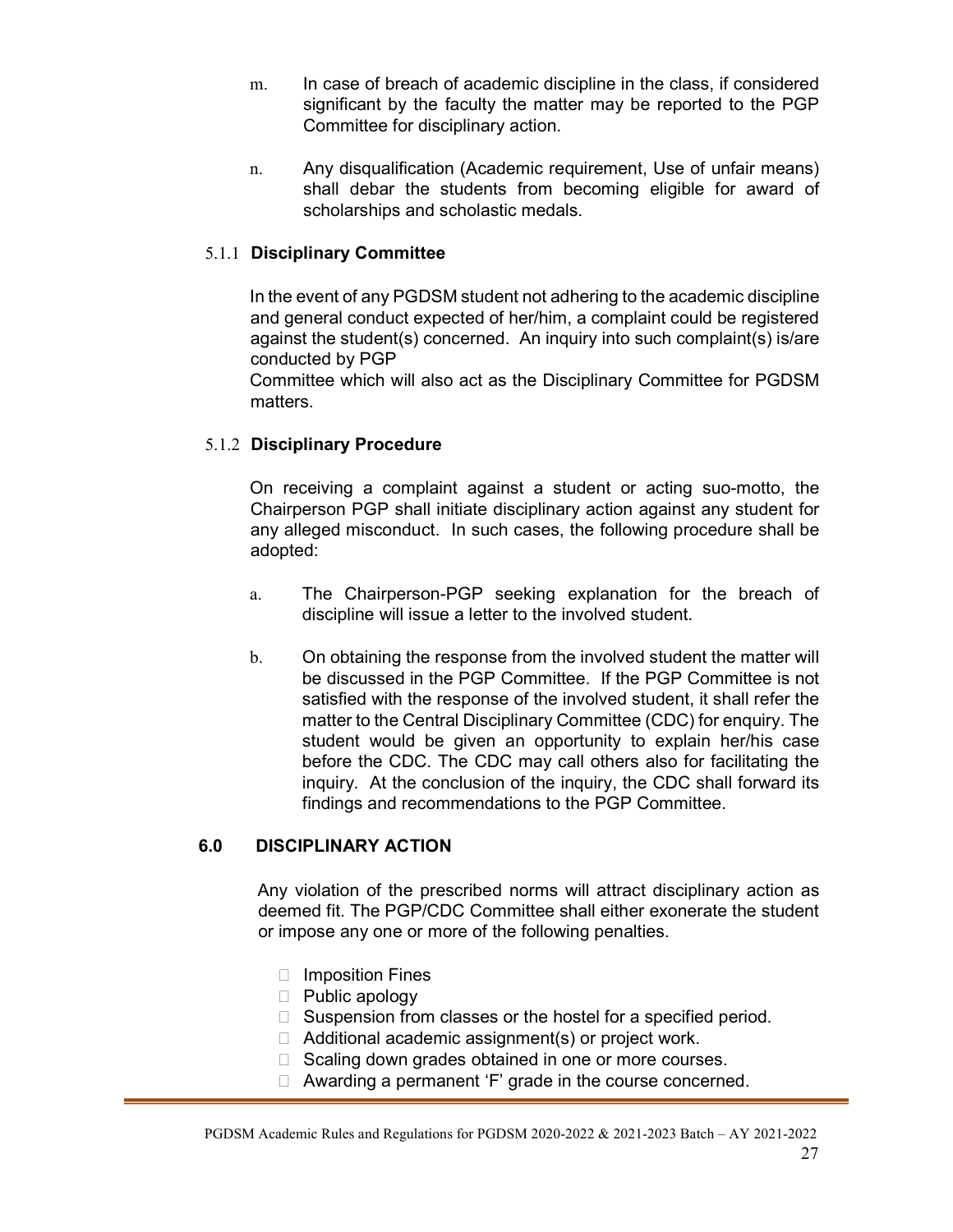- $\Box$  Repeating the course.
- □ Suspension, withdrawal or made ineligible for scholarships or participation in management festivals, etc.
- □ Withdrawal of placement services.
- **Community service**
- $\Box$  Expulsion from the Institute
- □ Any other as deemed fit by the PGP/Central Disciplinary Committee.

Any student, who feels aggrieved because of such action, may appeal to the Director. The decision of the Director in all such instances shall be final and binding.

## 7.0 TIME LIMIT FOR ALL APPEALS TO THE DIRECTOR

For all matters where appeal can be made to the Director, the same has to be made within 15 days of the receipt of communication of the relevant decision. If the appeal is once rejected by the Director, then no further appeals can be made in the concerned matter.

## 8.0 PROCEDURE FOR LEAVING/WITHDRAWING FROM THE PGDSM PROGRAMME

Any student who desires to leave/withdraw during the programme has to inform the PGP Chairperson in writing and obtain the necessary no-dues certificate from the various cells/sections of the Institute and obtain the final letter permitting withdrawal from the programme. Leaving the programme without following the proper procedure may result in the Institute intimating in writing about the unauthorised withdrawal to the concerned employer/institution joined by the student.

Once the Institute issues the letter accepting the request for withdrawal from the programme, no request for revoking the withdrawal to pursue the programme with current or future batch will be entertained/permitted.

## 9.0 AWARD OF THE PGDSM DIPLOMA

To qualify for the award of the diploma a student shall fulfil the following criteria.

- a. The student should have met the minimum academic standards in each of the Classroom, Fieldwork and Summer Internship terms.
- b. The student should have observed all the above prescribed academic rules and regulations satisfactorily.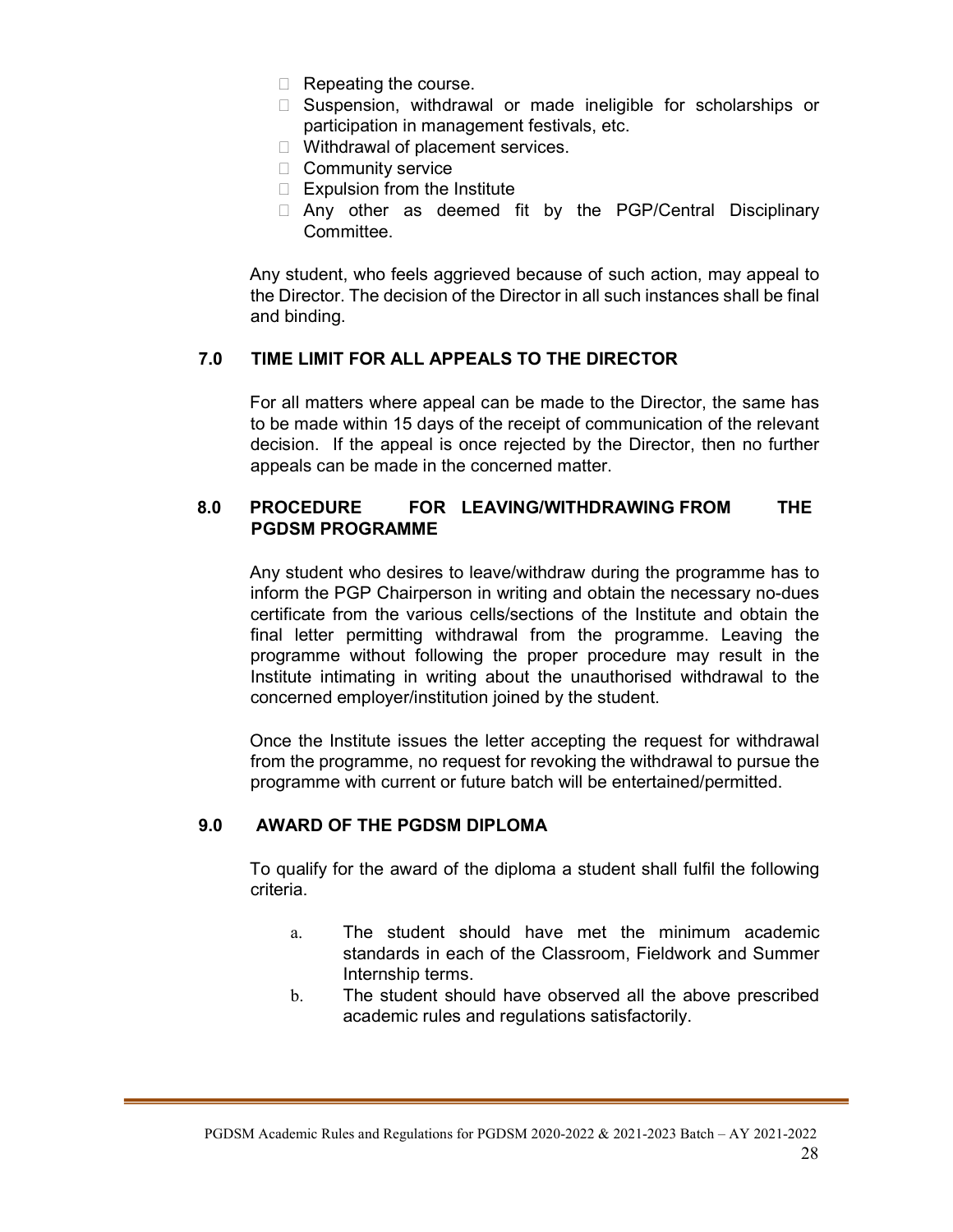## 10.0 PAYMENT OF PRESCRIBED TUITION AND OTHER FEES

The prescribed tuition and other fees, is payable by the students in two instalments - at the time of registration in the programme and before the commencement of fourth term. The second instalment of fees must be paid in the Finance Section by the students and a photocopy of the receipt should be submitted to the PGDSM Cell along with the registration form for the II<sup>nd</sup> year (Term IV).

The fee should be paid by way of demand drafts issued by a nationalised/scheduled bank only drawn in favour of the Director, Indian Institute of Forest Management, Bhopal, payable at Bhopal. The last date for payment of fee for the 2nd year students of PGDSM 2020-2022 batch is August  $9<sup>th</sup>$ , 2021.

Delay in payment of fees from the next day of last date for payment of fee will attract late fee as follows:

| (i)<br>Upto seven days delay |  |  | With late fee of Rs.100/- per day |
|------------------------------|--|--|-----------------------------------|
|------------------------------|--|--|-----------------------------------|

(ii) Upto Fourteen days delay : With late fee of Rs.200/- per day

Any delay beyond 14 days will be viewed seriously and suitable action will be initiated against the defaulters.

The Institution can waive off late fee for all students as it may deem fit.

## 11.0 REGISTRATION OF STUDENTS FOR 2ND YEAR /TERM IV OF PGDSM

All the eligible students, who have completed academic requirements up to Term III & the Summer Internship, will be registered in the 2<sup>nd</sup> year of PGDSM programme (Term IV) after payment of fee. A student who does not fulfil the academic requirements/standards will be asked to withdraw from the programme or who has partially fulfilled the academic standards and has been permitted to repeat a course/term, will be allowed 'PROVISIONAL REGISTRATION'. The date of registration for Term-IV for the PGDSM 2020-2022 batch shall be August  $9<sup>th</sup>$  2021.

If a student is asked to withdraw from the program on account of nonfulfillment of prescribed academic requirement in the first academic year, the student will be entitled for full refund of fees paid on account of provisional registration for the second year.

## 12.0 CENTRAL SECTOR SCHOLORSHIP SCHEME FOR TOP CLASS EDUCATION FOR SC/ST

The Institute has been placed under the category of offering courses in "Management" for Central Sector Scholarship for Top Class Education for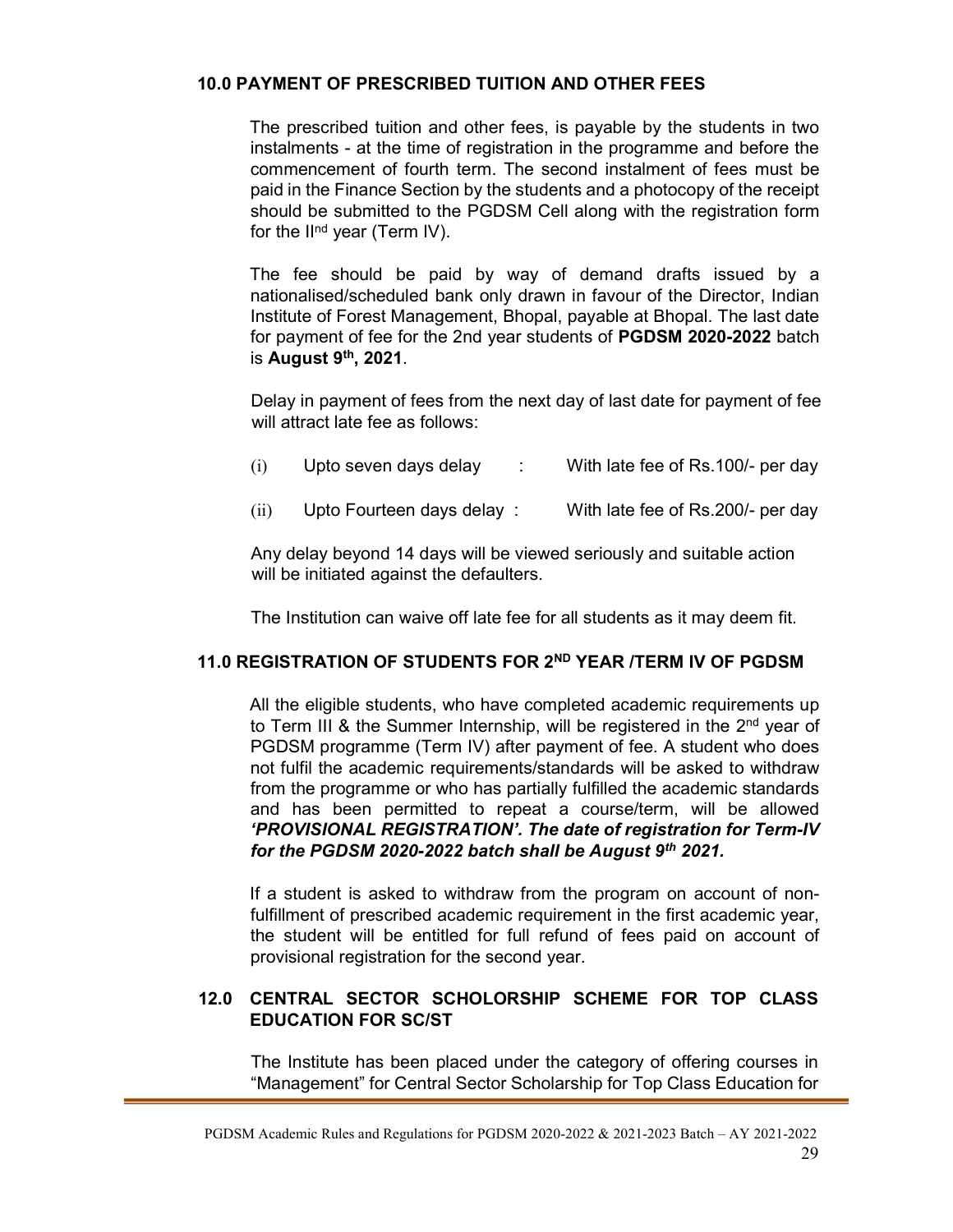SC Students and New Central Sector Scholarship Scheme for ST Students. The students belonging to SC & ST categories and fulfilling the criteria under these schemes can avail the benefit of these schemes. The students applying for these scholarships are advised to check their eligibility criteria particularly with respect to their caste and the income certificate as per the requirements of the Ministry of Tribal Affairs and the Ministry of Social Justice portals to avoid delays in processing the same.

#### 13.0 FACULTY MENTOR

Each student will be assigned a Faculty Mentor based on her/his academic background. The student may seek guidance on all academic matters from her/his Faculty Mentor, any time during the day. All students are expected to meet their Faculty Mentors on regular basis to brief them about their academic performance and other activities.

## 14.0 CLASS REPRESENTATIVE

Two students from each batch will be designated by the Chairperson, PGP as Class Representative-I & II (CR-I & II) on rotational basis (term wise). They will serve as interface between faculty and students for various academic and other extracurricular activities.

#### 15.0 Prevention of Plagiarism

The Indian Institute of Forest Management places the highest importance to academic integrity. Students are, at all times, expected to follow highest standards of scholarship and never engage in plagiarism while submitting assignments, summer internship reports, CIS reports, field work reports, and communicating publications to journals etc., or any other such document. Use of photographs, images, drawings etc., without due permission of authors should also be avoided at all costs. Students must note that documents submitted by them to fulfill academic requirements for courses (assignments, reports, thesis etc) can be randomly checked for plagiarism using software tools and referred to the appropriate disciplinary authority in case of violations being found.

Students must refer to IIFM's academic integrity policy (Annexure 5) for further guidance on this matter. While IIFM shall create awareness about maintaining academic integrity from time to time, it is the student's responsibility to aquatint themselves about what constitutes plagiarism. Visit the following URL for the Current version of IIFM's Academic Integrity Policy and other helpful resources on academic integrity.

http://iifm.ac.in/academic-integrity-resources/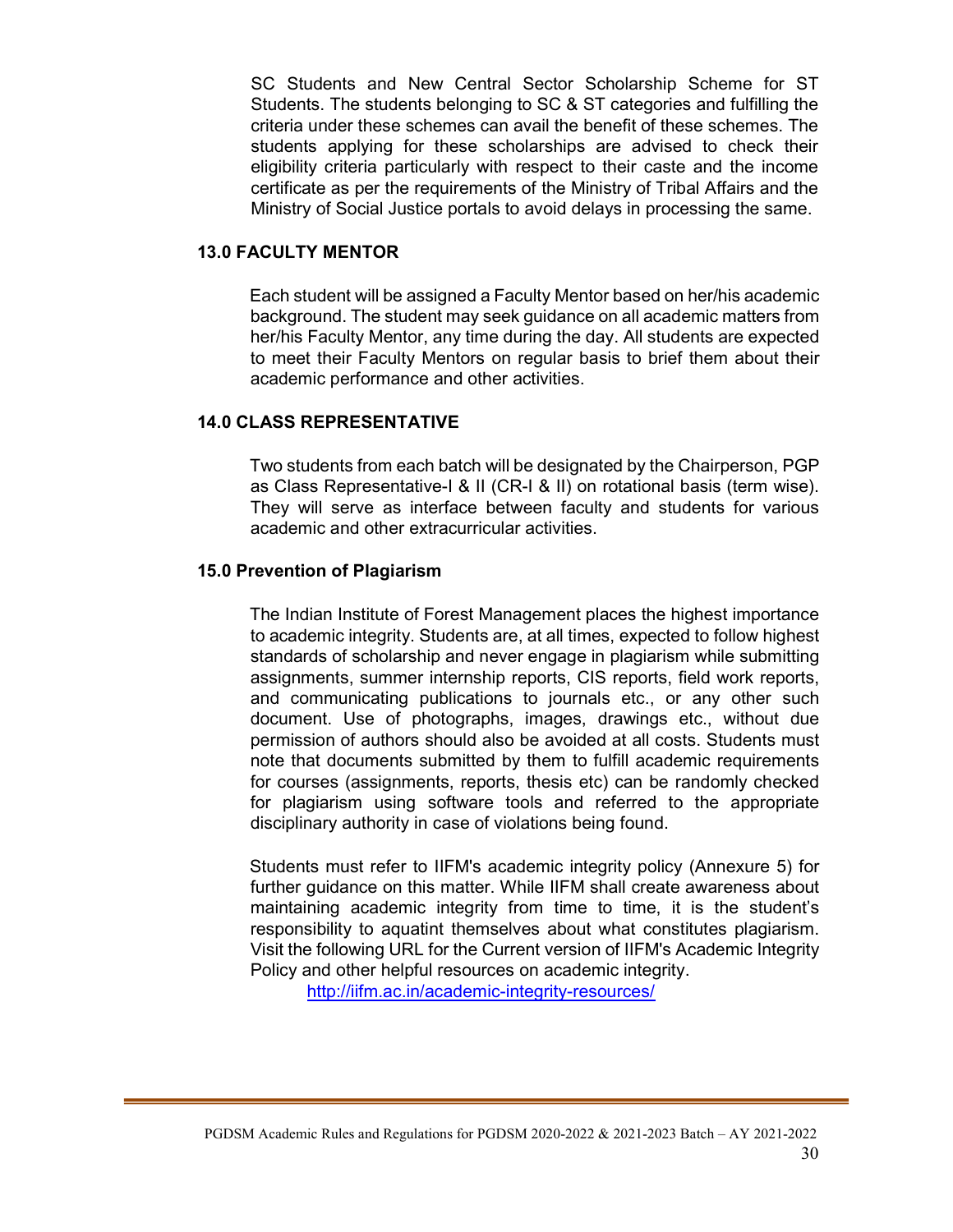## 16.0 REVIEW OF PGDSM RULES AND REGULATIONS

These PGDSM Rules and Regulations may be suitably modified during the academic year and shall be effective from such date as approved by the Director.

\*\*\*\*\*\*\*\*\*\*\*\*\*\*\*\*\*\*\*\*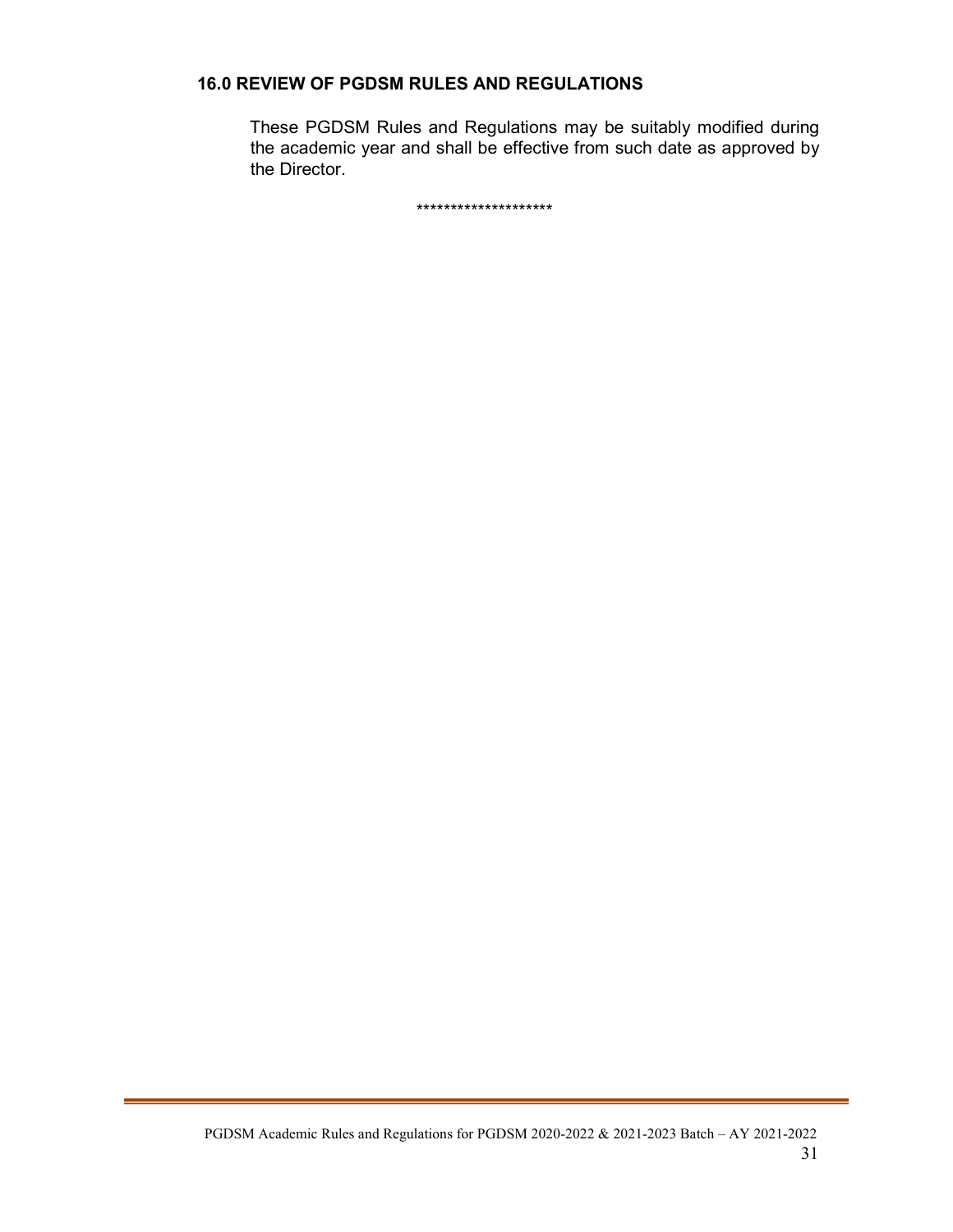## ANNEXURE – 1

| PROGRAM STURCTURE OF PGDSM PROGRAM                                 | Course<br>Code | <b>Credit</b><br>Point |
|--------------------------------------------------------------------|----------------|------------------------|
| Term I:                                                            |                | 6.0                    |
| Paper I: Principles of Sustainability                              | <b>SM-101</b>  | 1.0                    |
| Paper II: Business Communication                                   | <b>SM-102</b>  | 1.0                    |
| Paper III: Business Research Methods                               | SM-103         | 1.0                    |
| Paper IV: Financial Accounting                                     | <b>SM-104</b>  | 1.0                    |
| Paper V: Managerial Computing                                      | <b>SM-105</b>  | 1.0                    |
| Paper VI: Managerial Economics                                     | SM-106         | 1.0                    |
| Term II:                                                           |                | 6.0                    |
| Paper I: Decision Methods                                          | <b>SM-201</b>  | 1.0                    |
| Paper II: Marketing Management for Sustainability                  | <b>SM-202</b>  | 1.0                    |
| Paper III: Development & Business Ethics                           | SM-203         | 1.0                    |
| Paper IV: Governance, Policy & Legal Issues in<br>Sustainability   | <b>SM-204</b>  | 1.0                    |
| Paper V: Financial Management                                      | <b>SM-205</b>  | 1.0                    |
| Paper VI: Systems & Design Thinking in Sustainability              | <b>SM-206</b>  | 0.5                    |
| Paper VII: Stakeholder Engagement and Materiality<br>Assessment    | <b>SM-207</b>  | 0.5                    |
| Field work: Environmental Data Collection & Analysis (2)<br>weeks) | SM-FW          | 1.0                    |
| Term III                                                           |                | 7.0                    |
| Paper I: Environmental Economics & Green Accounting                | SM-301         | 1.0                    |

## POST GRADUATE DIPLOMA IN SUSTAINABILITY MANAGEMENT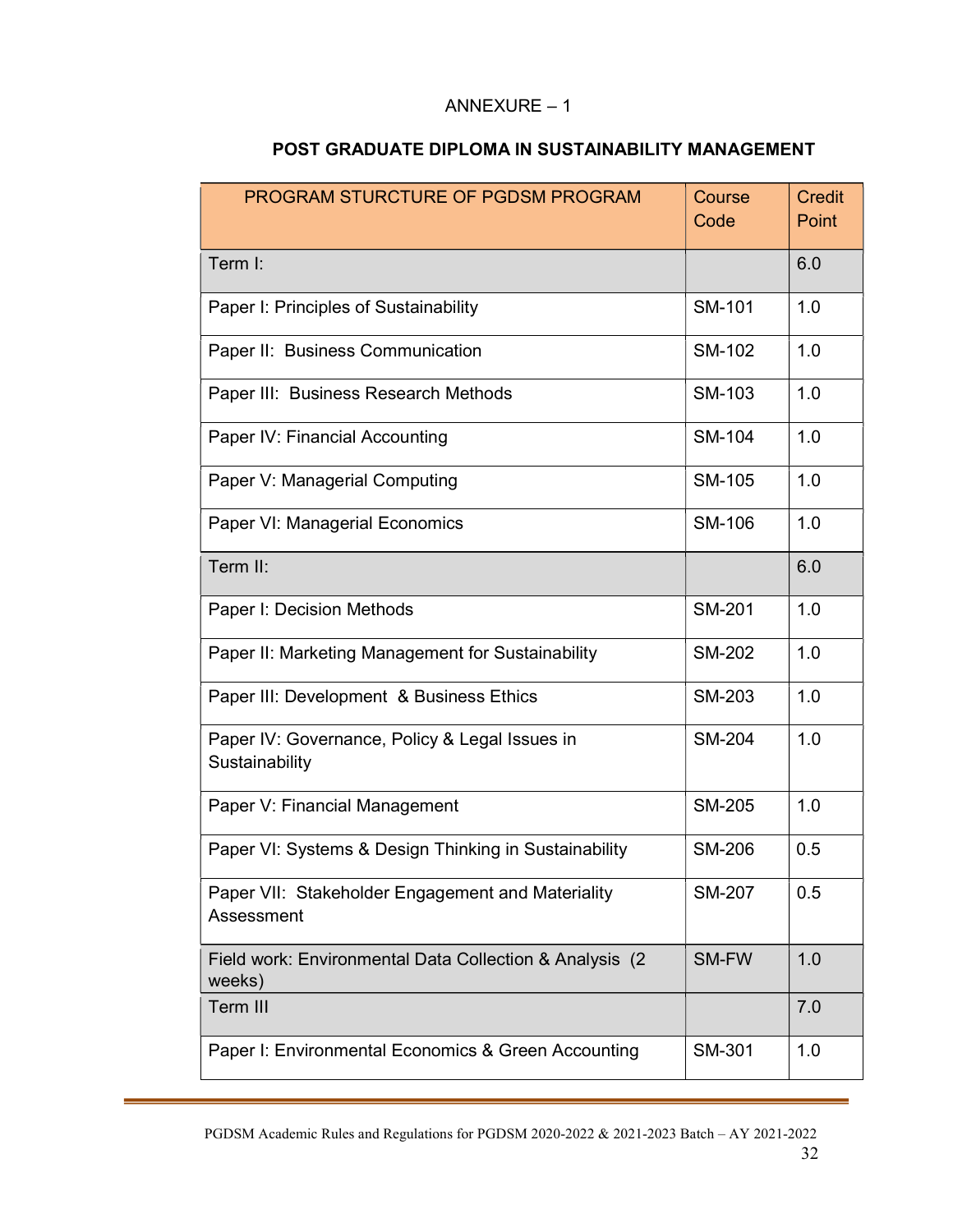| Paper II: Green Operations & Supply Chain Management                            | <b>SM-302</b>             | 1.0 |
|---------------------------------------------------------------------------------|---------------------------|-----|
| Paper III: Strategic Management                                                 | SM-303                    | 1.0 |
| Paper IV: Business Certification & Audits for<br>Sustainability                 | SM-304                    | 0.5 |
| Paper V: Geo-informatics for designing sustainable solutions                    | SM-305                    | 1.0 |
| Paper VI: Climate Change : Sustainable Energy &<br><b>Carbon Management</b>     | SM-306                    | 1.0 |
| Paper VII: CSR & Sustainability Reporting                                       | <b>SM-307</b>             | 1.0 |
| Paper VIII: Consumer Behavior                                                   | <b>SM-308</b>             | 0.5 |
| Summer Internship (12 week)                                                     | SM-SI                     | 3.0 |
| Term IV                                                                         |                           | 6.0 |
| <b>Compulsory course</b>                                                        |                           |     |
| Paper I: Measuring Sustainability & Aligning SDG's                              | <b>SM-401</b>             | 1.0 |
| Paper II: Environmental Finance and Sustainable<br>Investment                   | SM-402                    | 1.0 |
| Electives courses/ Course of Independent Study (CIS)<br>(one CIS + 3 electives) | <b>ESM-403</b><br>onwards | 4.0 |
| Industry Project (08 weeks)                                                     | SM-IP                     | 2.0 |
| Term V:                                                                         |                           | 5.0 |
| Compulsory course                                                               |                           |     |
| Paper II: Sustainable Innovation and Entrepreneurship                           | <b>SM-501</b>             | 1.0 |
| Paper II: Leadership for sustainable development                                | <b>SM-502</b>             | 1.0 |
| Electives courses (3 electives)                                                 | <b>ESM-503</b><br>onwards | 3.0 |
| Writing, final submission & Evaluation of Industry project<br>report            |                           |     |
| <b>TOTAL CREDITS</b>                                                            |                           | 36  |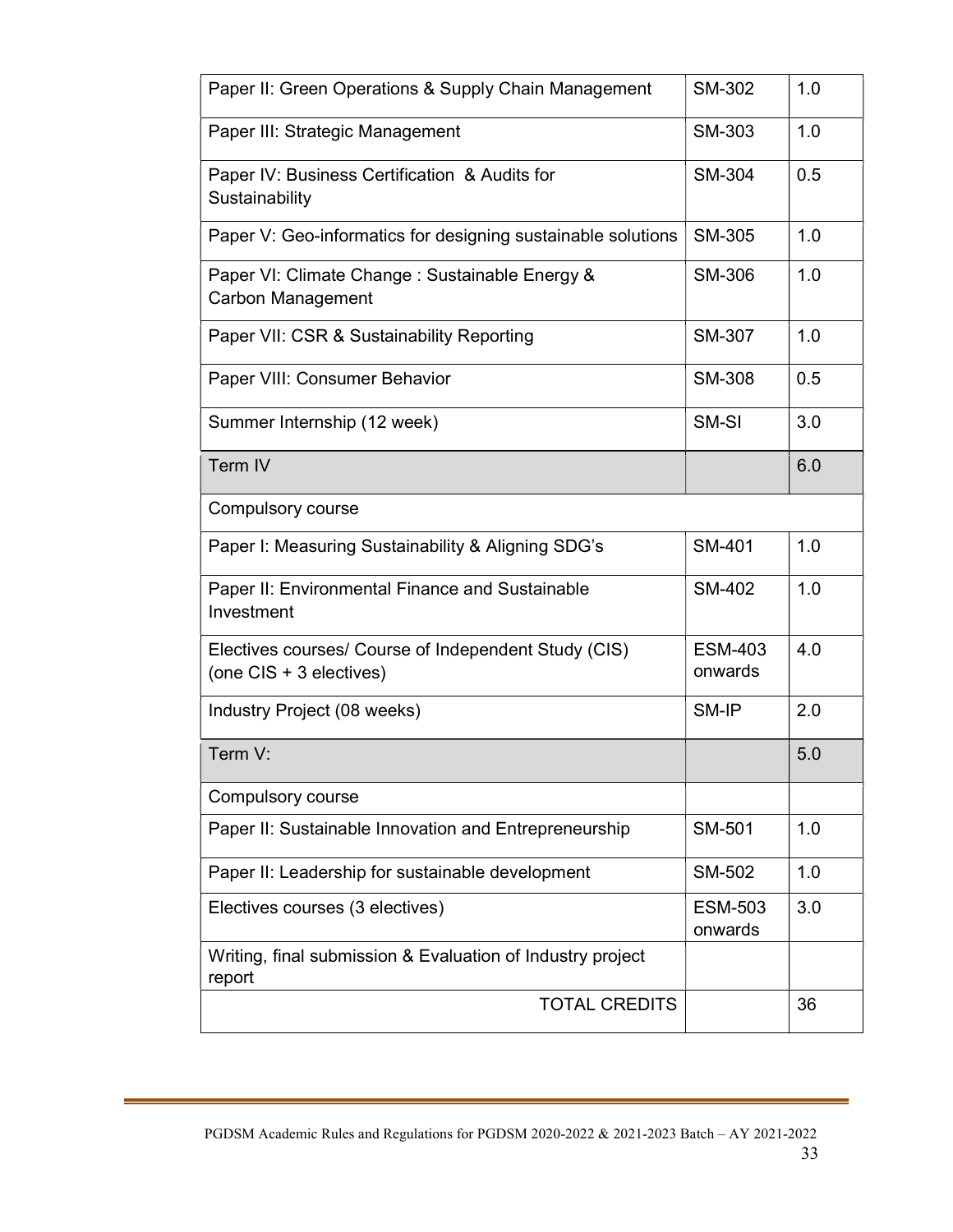#### ANNEXURE - 2

|                                | 5%           | 10%  | 15%  | 20%  | 25%  | 30%  | 35%  | 40%  | 45%  | 50%  | 55%  | 60%  |
|--------------------------------|--------------|------|------|------|------|------|------|------|------|------|------|------|
| $A + 13$                       | 0.65<br>0.60 | 1.30 | 1.95 | 2.60 | 3.25 | 3.90 | 4.55 | 5.20 | 5.85 | 6.50 | 7.15 | 7.80 |
| 12<br>A                        | 0.55         | 1.20 | 1.80 | 2.40 | 3.00 | 3.60 | 4.20 | 4.80 | 5.40 | 6.00 | 6.60 | 7.20 |
| 11<br>А-                       |              | 1.10 | 1.65 | 2.20 | 2.75 | 3.30 | 3.85 | 4.40 | 4.95 | 5.50 | 6.05 | 6.60 |
| $B+10$                         | 0.50         | 1.00 | 1.50 | 2.00 | 2.50 | 3.00 | 3.50 | 4.00 | 4.50 | 5.00 | 5.50 | 6.00 |
| B<br>9                         | 0.45         | 0.90 | 1.35 | 1.80 | 2.25 | 2.70 | 3.15 | 3.60 | 4.05 | 4.50 | 4.95 | 5.40 |
| <b>B-</b><br>8                 | 0.40         | 0.80 | 1.20 | 1.60 | 2.00 | 2.40 | 2.80 | 3.20 | 3.60 | 4.00 | 4.40 | 4.80 |
| $C+$<br>$\overline{7}$         | 0.35         | 0.70 | 1.05 | 1.40 | 1.75 | 2.10 | 2.45 | 2.80 | 3.15 | 3.50 | 3.85 | 4.20 |
| $\mathsf C$<br>$6\phantom{1}6$ | 0.30         | 0.60 | 0.90 | 1.20 | 1.50 | 1.80 | 2.10 | 2.40 | 2.70 | 3.00 | 3.30 | 3.60 |
| $C-$<br>5                      | 0.25         | 0.50 | 0.75 | 1.00 | 1.25 | 1.50 | 1.75 | 2.00 | 2.25 | 2.50 | 2.75 | 3.00 |
| $D+4$                          | 0.20         | 0.40 | 0.60 | 0.80 | 1.00 | 1.20 | 1.40 | 1.60 | 1.80 | 2.00 | 2.20 | 2.40 |
| D<br>3                         | 0.15         | 0.30 | 0.45 | 0.60 | 0.75 | 0.90 | 1.05 | 1.20 | 1.35 | 1.50 | 1.65 | 1.80 |
| $D-2$                          | 0.10         | 0.20 | 0.30 | 0.40 | 0.50 | 0.60 | 0.70 | 0.80 | 0.90 | 1.00 | 1.10 | 1.20 |
|                                |              |      |      |      |      |      |      |      |      |      |      |      |

GRADE CONVERSION TABLE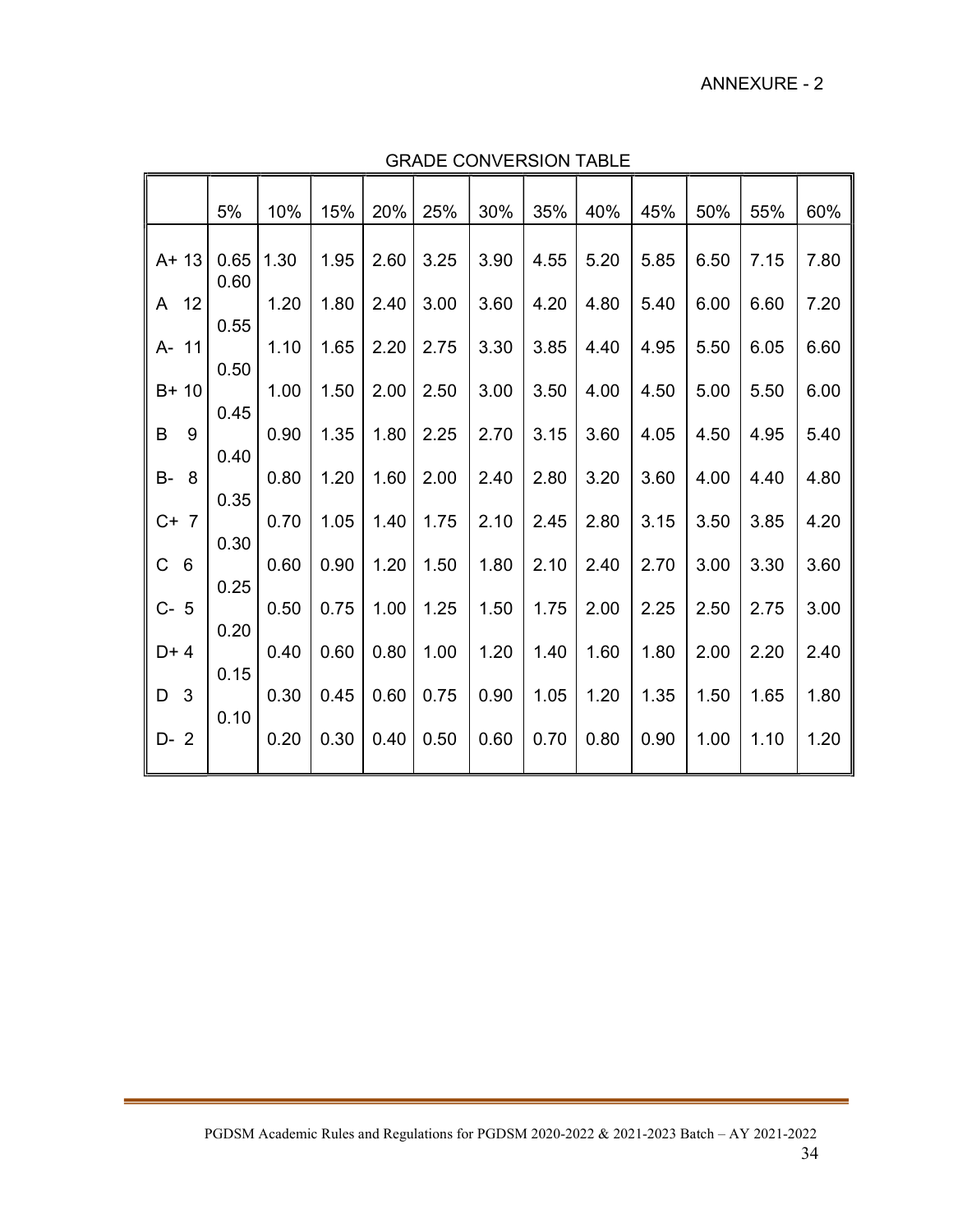## GRADE CONVERSION

## Example

| Course: | <b>Business Communication</b> | Credit: |  |
|---------|-------------------------------|---------|--|
|         |                               |         |  |

 $\_$  , and the set of the set of the set of the set of the set of the set of the set of the set of the set of the set of the set of the set of the set of the set of the set of the set of the set of the set of the set of th

Name of the Student: Surabhi

| Components                 | Weightage | Grade | Converted into point |  |  |  |
|----------------------------|-----------|-------|----------------------|--|--|--|
|                            |           |       | As per table         |  |  |  |
| Quiz                       | 10%       | B     | 0.90                 |  |  |  |
| Assignment                 | 15%       | A     | 1.80                 |  |  |  |
| Presentation               | 5%        | B+    | 0.50                 |  |  |  |
| <b>Class Participation</b> | 5%        | $C+$  | 0.35                 |  |  |  |
| Mid-term Class Test        | 15%       | $A+$  | 1.95                 |  |  |  |
| <b>Term Examination</b>    | 50%       | A     | 6.00                 |  |  |  |

| - - 1 -<br>11 L<br>uu | 0.001<br>7 U | טר |
|-----------------------|--------------|----|

 $\_$  , and the set of the set of the set of the set of the set of the set of the set of the set of the set of the set of the set of the set of the set of the set of the set of the set of the set of the set of the set of th

Divided by 3: 11.50/3 =3.83 So, final grade is "A", since '3.83' is in between 4.33 and 3.55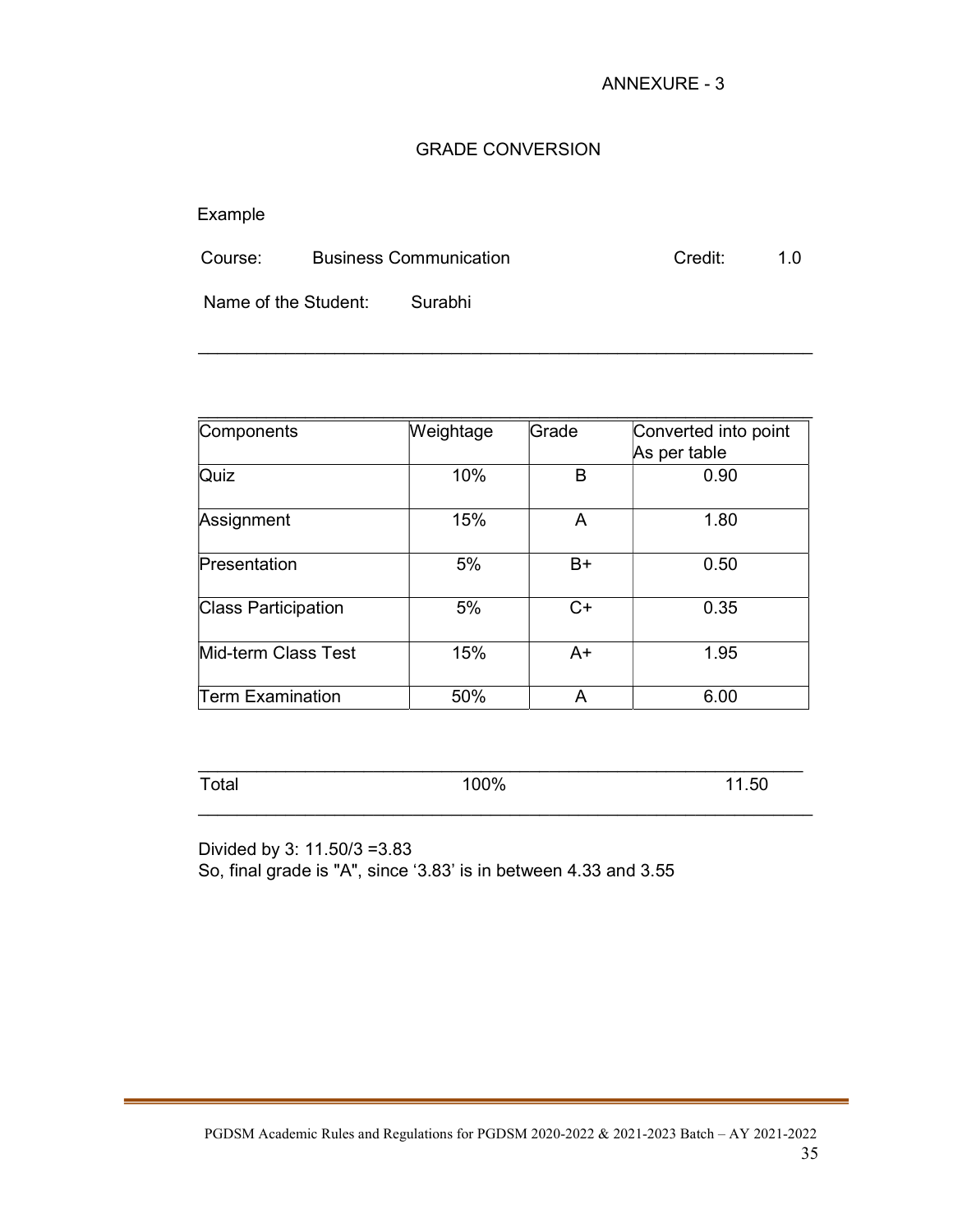## PROFORMA FOR SUBMITTING GRADE TO PGP CELL

 First Year : Term I/II/III Second Year : Term IV/V

Sub:

Principal Instructor/Course Coordinator:

#### FINAL GRADE SHEET

| SI. | Name of Student |   | Quiz Assignment Presentation CP MTCT Term |   |   |   |             |
|-----|-----------------|---|-------------------------------------------|---|---|---|-------------|
| No. |                 |   |                                           |   |   |   | Examination |
|     |                 | w | w                                         | W | w | w | w           |

| Note:1. Please indicate weightage (W) under each component as per the |  |  |  |  |
|-----------------------------------------------------------------------|--|--|--|--|
| course outline                                                        |  |  |  |  |

 $\_$  , and the set of the set of the set of the set of the set of the set of the set of the set of the set of the set of the set of the set of the set of the set of the set of the set of the set of the set of the set of th

- 2. Please enter letter grade just below it for each term against the name of every student.
- 3. The final letter grade is determined by the total of the grade point the student has earned in various terms.
- 4. Marks of all quizzes are to be combined and only one grade should be given.

Date: Case of the Principal Instructor/ Course Coordinator